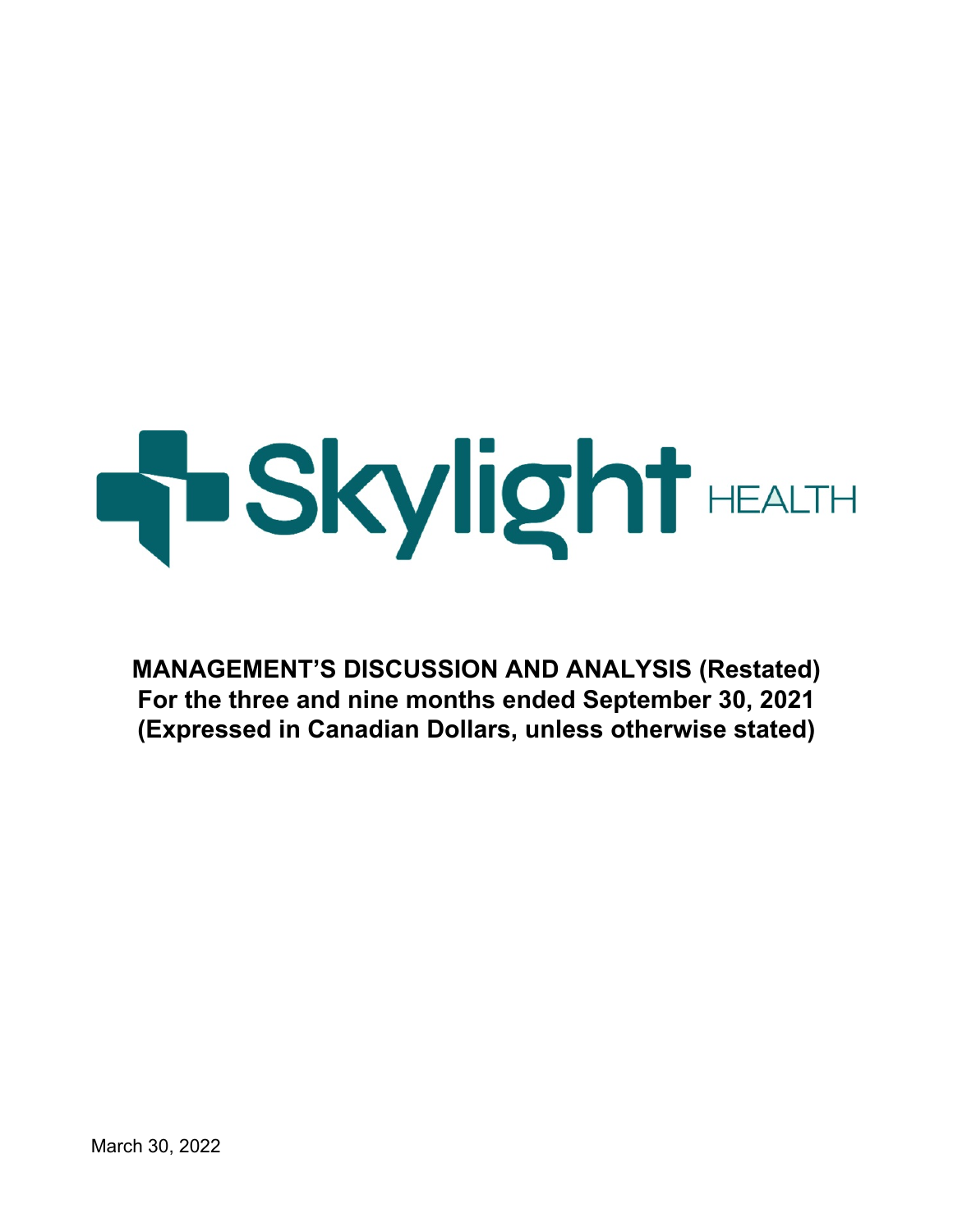# **Introduction**

The following management's discussion and analysis ("MD&A") of the financial condition and results of the operations of Skylight Health Group Inc. (the "Company", "SHG", "we", "us", "our") constitutes management's review of the factors that affected the Company's financial and operating performance for the three and nine months ended September 30, 2021. This MD&A was written to comply with the requirements of National Instrument 51-102 – Continuous Disclosure Obligations.

This discussion should be read in conjunction with the unaudited condensed interim consolidated financial statements of the Company for the three and nine months ended September 30, 2021, together with the notes thereto. Results are reported in Canadian dollars, unless otherwise noted.

The Company's consolidated financial statements are prepared in accordance with International Financial Reporting Standards as issued by the International Accounting Standards Board ("IFRS"). In the opinion of management, all adjustments to arrive at adjusted EBITDA are considered necessary for a fair presentation and are further detailed in the Non-IFRS Measures section. Information contained herein is presented as at November 15, 2021, unless otherwise indicated.

The MD&A makes references to certain non-IFRS measures, including certain industry metrics. These metrics and measures are not recognized measures under IFRS, do not have meanings prescribed under IFRS and are as a result unlikely to be comparable to similar measures presented by other companies. These measures are provided as information complimentary to those IFRS measures by providing a further understanding of our operating results from the perspective of management. As such, these measures should not be considered in isolation or in lieu of review of our financial information reported under IFRS. This MD&A uses non-IFRS measures including "EBITDA" and "adjusted EBITDA". EBITDA, and adjusted EBITDA are commonly used operating measures in the industry but may be calculated differently compared to other companies in the industry. These non-IFRS measures, including the industry measures, are used to provide investors with supplementary measures of our operating performance that may not otherwise be apparent when relying solely on IFRS metrics.

For the purposes of preparing this MD&A, management, in conjunction with the Board of Directors, considers the materiality of information. Information is considered material if:

- (i) such information results in, or would reasonably be expected to result in, a significant change in the market price or value of SHG's common shares;
- (ii) there is a substantial likelihood that a reasonable investor would consider it important in making an investment decision; or
- (iii) it would significantly alter the total mix of information available to investors. Management, in conjunction with the Board of Directors, evaluates materiality with reference to all relevant circumstances, including potential market sensitivity.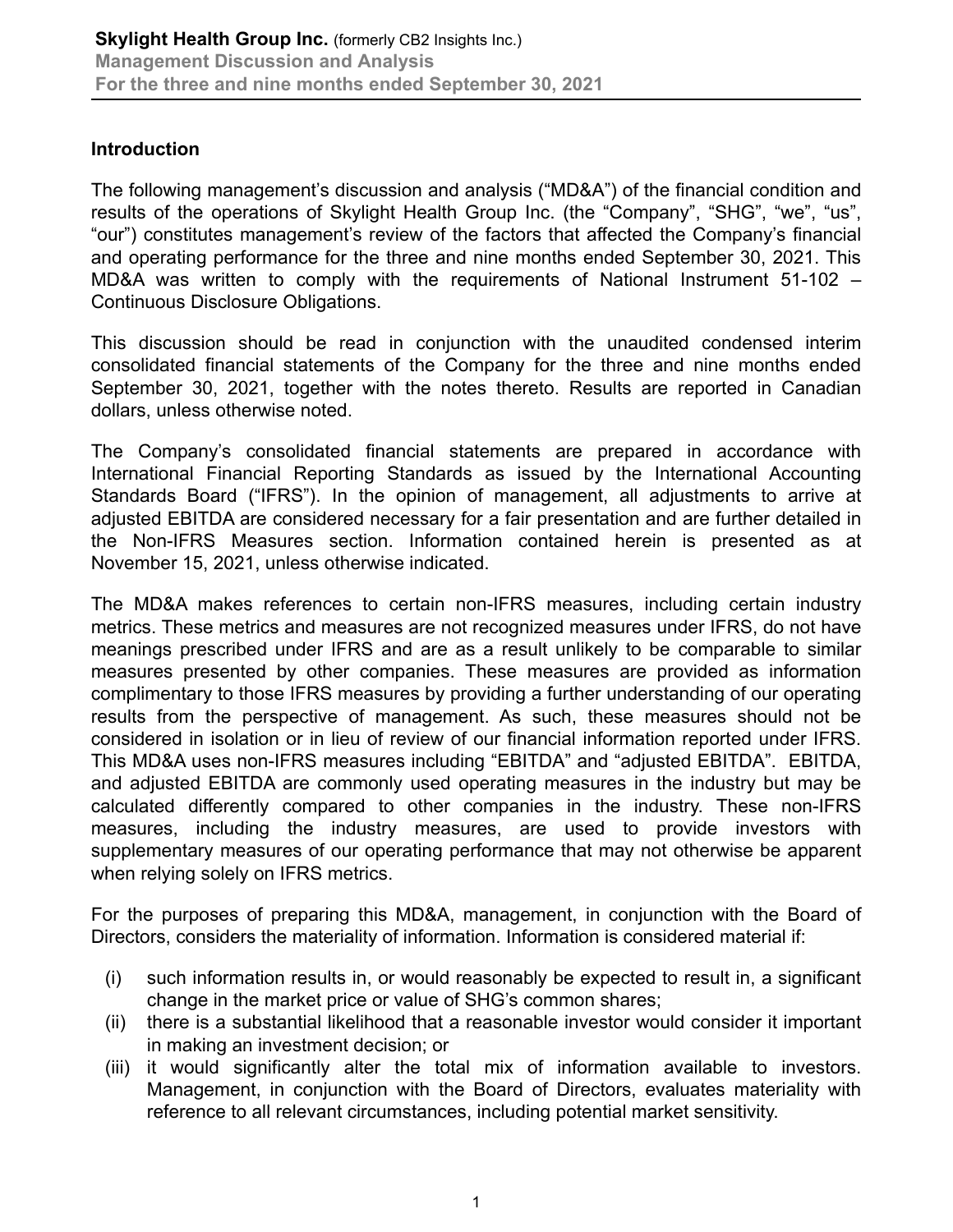Further information about the Company and its operations can be obtained from the offices of the Company or on SEDAR at www.sedar.com.

# **Restatement of previously issued condensed interim consolidated financial statements for the correction of an overstatement of trade receivable and revenue**

Subsequent to the original issuance of its condensed interim consolidated financial statements, the Company identified errors related to the accounting treatment of certain revenue transactions. The Company overstated revenue and accounts receivable due to not properly recording price concessions as a reduction of revenue. The Company concluded that the impact was material to the Company's condensed interim consolidated financial statements prepared according to IFRS and have restated the impact of these errors. Refer to note 19 of the restated condensed interim consolidated financial statements as at September 30, 2021.

#### **Company Overview**

Skylight Health Group Inc. ("SHG" or the "Company"), is a healthcare services and technology company, working to positively impact patient health outcomes. The Company operates a US multi-state primary care health network comprised of clinics providing a range of services from primary care, sub-specialty, allied health, and laboratory/diagnostic testing. The Company is focused on helping small and independent practices shift from a traditional fee-for-service (FFS) model to value-based care (VBC) through our proprietary technology, unique data analytics and our robust operations infrastructure. In a FFS model, payors (commercial and government insurers) reimburse on an encounter-based approach which puts a focus on volume of patients per day rather than creating positive patient outcomes. In a VBC model, providers are rewarded for keeping patients healthy and lowering unnecessary health costs instead of volume of services. VBC will lead to improved patient outcomes, reduced cost of delivery and drive stronger financial performance from existing practices

As of September 30, 2021, the balance sheet had a cash balance of \$5.6 million. The Company has continued to position itself to see rapid organic and acquisition-based growth in the coming quarters as it remains focused on shifting its clinical operations to a VBC model.

The Company was founded in 2014, by founders with extensive experience in clinical practice management in Canada and the US, as owners, operators, and consultants to outpatient medical centers across a variety of specialties from primary care, urgent-care, sub-specialty, and allied health & wellness. SHG is founded on a model designed to drive towards helping small and independent practices adopt value-based capabilities and take on varying levels of risk. SHG positions itself as the disruptor to legacy health networks. Providing an opportunity to consolidate with SHG while maintaining patient treatment quality, accessibility and affordability and preserving the way healthcare should be delivered. SHG also positions itself to partner with health plans as they aim to provide more comprehensive care services to patients across varying risk groups and capitation models to lower the cost of downstream costs.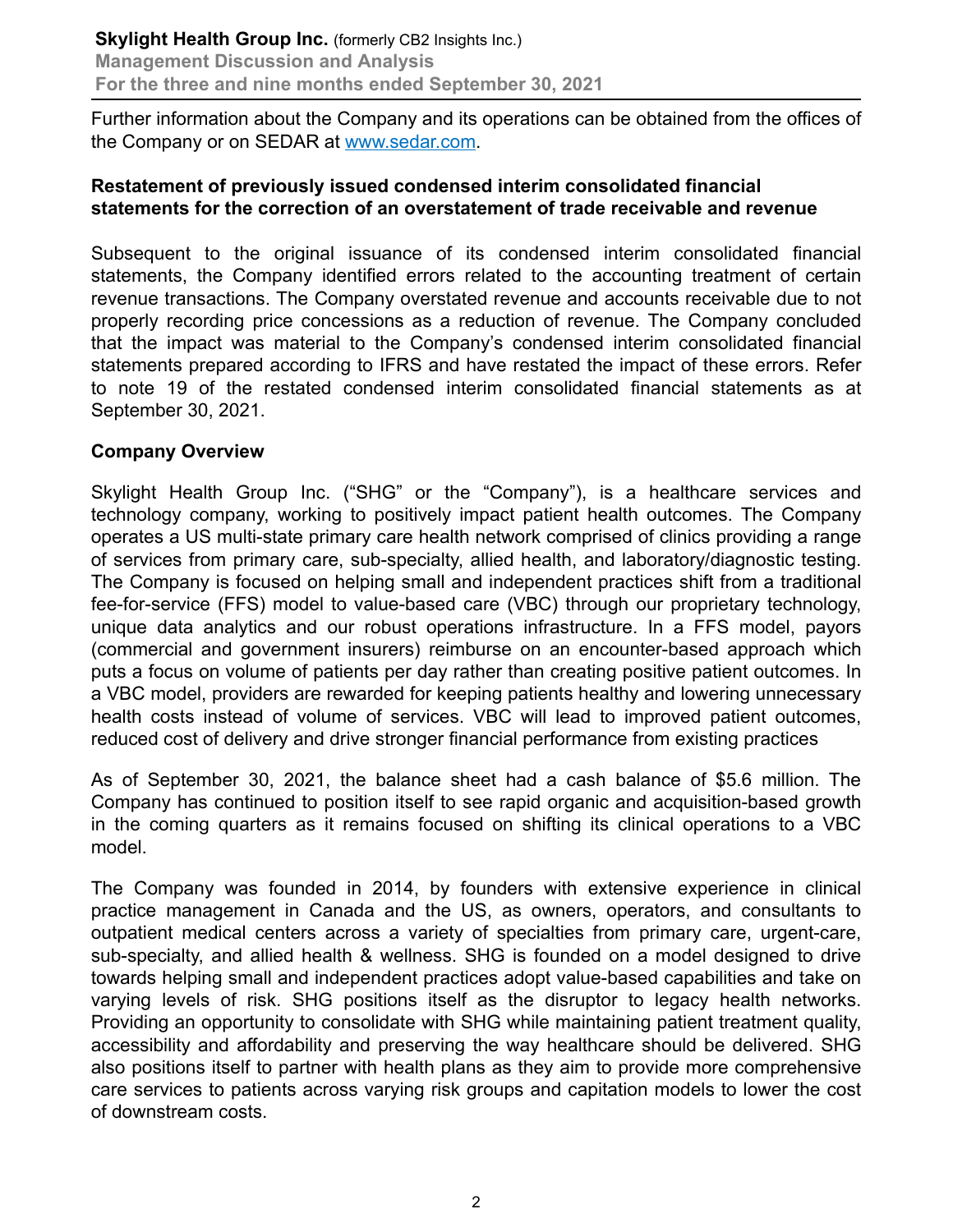SHG practices offer both in-clinic and virtual care services through telemedicine and remote patient monitoring. As part of developing the infrastructure for improved access within its practices, the Company expects to expand valued-based health service offerings to patients based on quality improvement plans aimed at population and patient health management.

Finally, SHG has a disciplined operating model that allows the Company to deliver desired results in a time-efficient and cost-effective manner to its clients and to run a fiscally responsible business.

#### **Segmentation**

The Company's current revenue is generated predominantly through its medical services segment. In 2019, medical services were categorized as uninsured medical services. In 2020, the Company expanded significantly into insurable services which is where it expects to see its strongest growth in future periods. The Company has reported both insurable and uninsured services in a single consolidated medical services operating segment.

The Company also derives a small segment of revenue from projects in its Technology & Data Analytics division as well as its Contract and Research division (Software and Corporate segment). While both divisions are new, the Company expects growth in these areas as the Company's offerings and the industry matures moving forward.

# **Key Highlights**

The following are the major highlights of SHG's operating results for the three and nine months ended September 30, 2021 compared to the three and nine months ended September 30, 2020:

#### *Financial Highlights*

- During the quarter, the Company has achieved a major milestone in revenue. Revenues for the quarter were \$11.5 million, compared to \$3.3 million for 2020, an increase of 248%. This increase was primarily due to additional revenue being contributed by the clinics acquired during the fiscal year ended December 31, 2020 and the nine months ended September 30, 2021, slightly offset by the decrease of revenue in legacy fee for services business, as the Company shifts focus towards value-based care.
- Organic growth of approximately 9% during the quarter driven by improved revenue cycle management, provider access and patient flow acquisition.
- Gross profit was \$6.9 million for the quarter, compared to \$2.3 million for 2020. Gross margin was 60% for the quarter, compared to 71% for 2020. As the Company has focused on primary care, the majority of the revenue in Q3 2021 is from insurable based services business which tend to have lower margins than the legacy uninsured fee for services business. The Company expects to see future improvement in contracts with payors to improve gross profit margins along with improved optimization and utilization of schedules.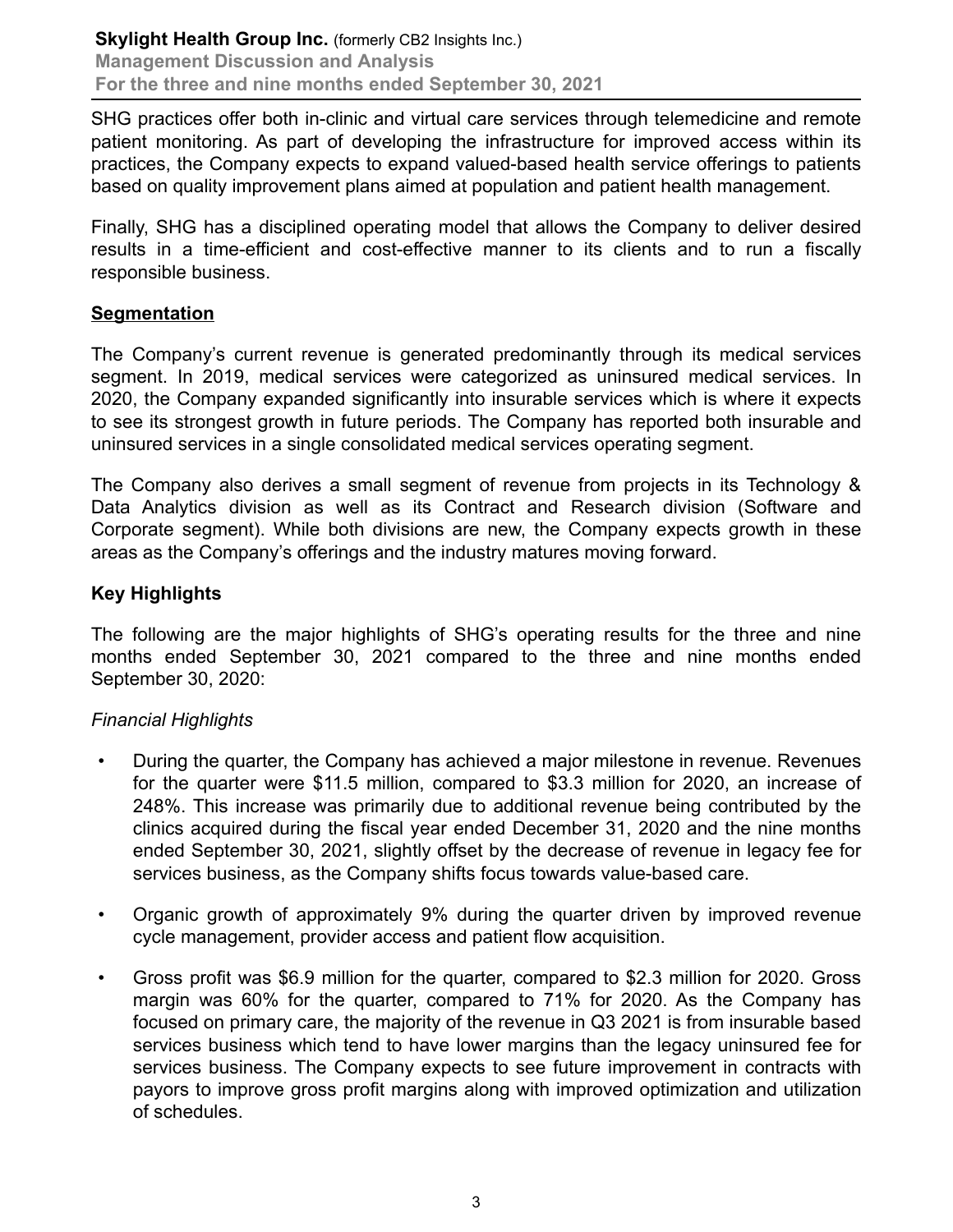- Operating expenses were \$11.5 million for the quarter, compared to \$2.6 million for 2020, an increase of 348%. The increase was a result of a growth in operating expenses such as staffing and rent from primary care related clinical acquisitions made to date. Loss from operations was \$4.6 million for the quarter, compared to \$0.2 million for 2020. The decrease is mainly attributed to salary and wage increases related to the recruitment of key leadership, management and operational hires, as well as increased office and administration costs tied towards practice acquisition growth. Increased noncash expenses of \$1.9 million were related to share-based compensation in 2021 and depreciation and amortization, compared to \$0.8 million for 2020.
- Adjusted EBITDA for the three months ended September 30, 2021 was a loss of \$3.3 million compared to a gain of \$0.3 million in 2020. This decrease aligns to the loss from operations mentioned above. In addition, increased office and administration costs and professional fees (legal fees of \$0.6 million, accounting fees of \$0.3 million, consulting fees and other of \$0.1 million during the three months ended September 30, 2021) were incurred as part of acquisition related expenses.
- The Company incurred negative cash-flow from operations for the nine months ended September 30, 2021 of approximately \$7.8 million compared to positive cash flow from operation of \$1.5 million in 2020 primarily due to higher salaries and wages, marketing and business development costs and professional fees to support future growth.

# *Operating Highlights*

- On July 7, 2021, the Company appointed Dr. Kit Brekhus as Chief Medical Officer ("CMO"), taking over from Dr. Georges Feghali who served as CMO from February 2021.
- On July 13, 2021, the Company acquired 100% of the interest of ACO Partners LLC, a new Accountable Care Organization ("ACO") that will begin participating in the Medicare Shared Savings Program offered by the Centers for Medicare and Medicaid Services ("CMS") effective January 1, 2022 for a total cash consideration of \$312.9 thousand (US\$250.0 thousand). Subsequently, the Company determined it would not receive approval on the ACO application to the CMS by January 31, 2022. The cash paid on closing date of \$78.2 thousand (US\$62.5 thousand) has been recorded in trade receivable as of September 30, 2021.
- On August 26, 2021, the Company appointed Mohammad Bataineh as President, taking over from Kash Qureshi who will shift to Chief Corporate Officer, and will retain executive leadership and remains an Executive Member of the Board of Directors.
- On September 16, 2021, the Company acquired 70% of the membership interest of Pennsylvania based Primary Care Clinic Group, Aspire Health Concepts, Inc. ("Aspire") for a total cash consideration of \$2.0 million (US\$1.6 million).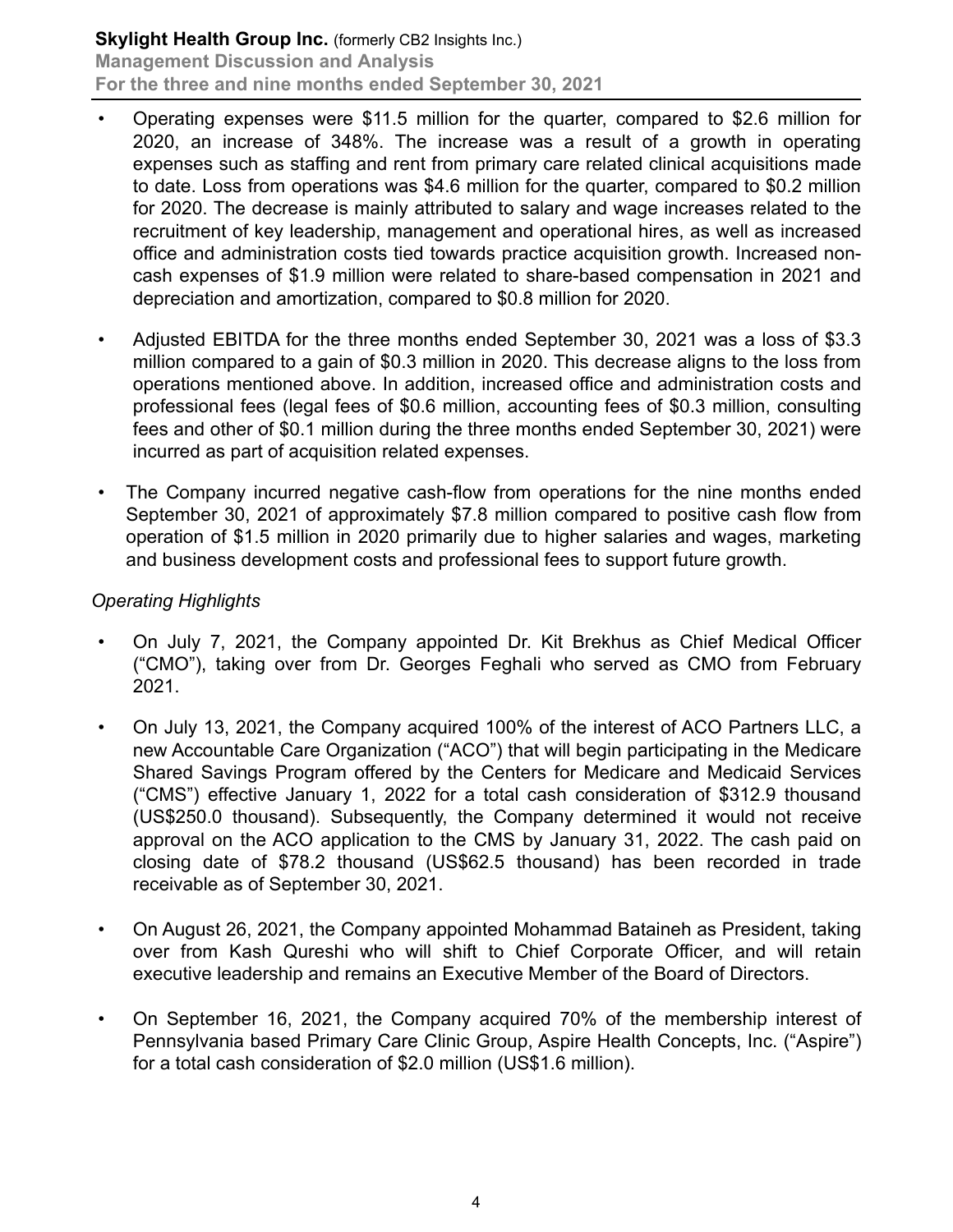# *Key Subsequent Events of the three and nine months ended September 30, 2021*

- On October 7, 2021, the Company announced the execution of a Participation Provider Contract with a leading Fortune 50 national healthcare organization who is a recipient of a Direct Contracting Entity ("DCE") license, with the Company's participation beginning in 2022.
- On October 12, 2021, the Company appointed Greg Sieman as senior vice president of marketing and communications. Prior to Skylight, Greg was SVP of Marketing at Oak Street Health, and, more recently, the chief revenue & communications officer at Lifespace Communities.
- On October 29, 2021, the Company announced the execution of a Definitive Agreement with New Frontier Data to divest 100% of assets related to its legacy businesses Canna Care Docs, MedEval Clinic LLC, Rae of Sunshine Health Services and New Jersey Alternative Medicine LLC ("Legacy Business"). Terms of the transaction will be total cash consideration of \$11.1 million (US\$8.6 million). Payment terms will include cash on closing of \$5.2 million (US\$4.0 million), with the remainder of the balance paid over three installments at 12 months, 18 months and 24 months from the date of closing. The closing occurred on December 15, 2021 and a gain on disposal of \$5.6 million was recognized.
- On December 6, 2021, the Company announced the closing of the registered offering of 275,000 9.25% Series A Cumulative Redeemable Perpetual Preferred Shares ("Series A Preferred Shares") at a price to the public of US\$21 per share for gross proceeds of US\$5.8 million. The Series A Preferred Shares trade on the Nasdaq Capital Market under the symbol "SLHGP".

# **Overall Performance and Outlook**

The accompanying unaudited condensed interim consolidated financial statements have been prepared on the basis of accounting principles applicable to a going concern, which assumes the realization of assets and settlement of liabilities in the normal course of business. Accordingly, they do not give effect to adjustments that would be necessary should the Company be unable to continue as a going concern and therefore be required to realize its assets and liquidate its liabilities and commitments in other than the normal course of business and at amounts different from those in the accompanying unaudited condensed interim consolidated financial statements. Such adjustments could be material.

# *Performance*

The Company reported organic and inorganic growth with its results to both drive revenues through acquisitions and realize improved same practice revenue quarter over quarter. Revenue was up 16% from the previous quarter, and 248% compared to the same period the year before. Organic growth from acquisitions made in Q4 2020 and Q1-Q3 2021 contributed \$0.6 million or 9% to revenue from the previous quarter. The Company also closed on the acquisition of Aspire Health, a primary care practice group in Pennsylvania during the quarter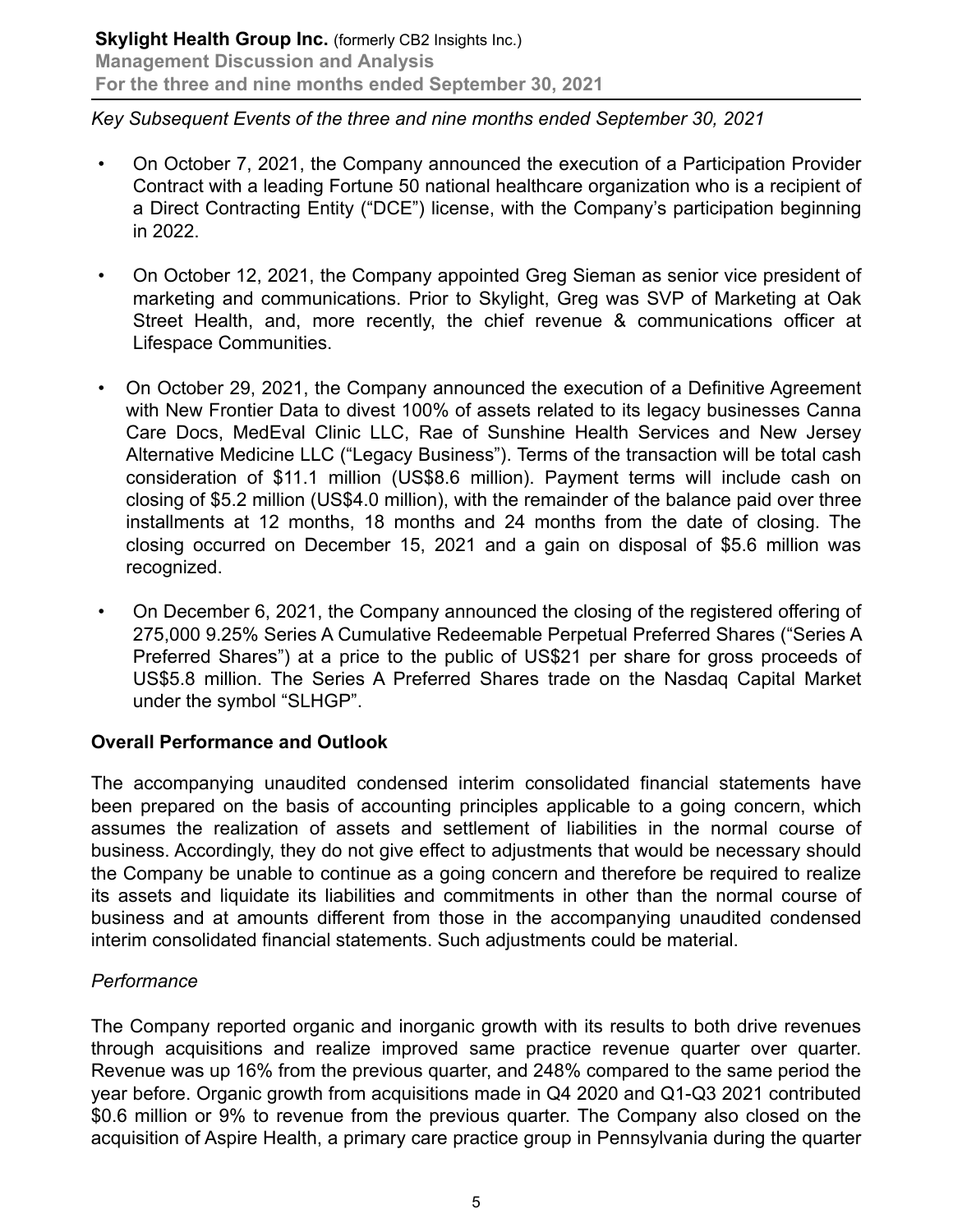which contributed to partial revenue growth for the quarter. The Company expects that partial contribution in Q3 reflected by the timing of the close of Aspire will result in a greater increase in Q4 revenues. The Company remains committed to a strong growth by acquisition model fueled by a robust pipeline and progressive opportunities for value-based care contract participation.

During the quarter, the Company placed a heavy emphasis on the integration of Rocky Mountain and Doctors Center, both practices that were acquired in Q2, and where improvements to workflows, provider access and shared services have yielded organic growth both from improved revenues as well as cost synergies. While the Company saw some near-term improvements, it is focused on further centralizing shared services, which it expects will drive additional revenue and cost synergies across all practice locations. As part of enhancing operations within acquired practices, the Company is centralizing key functional areas within practice operations to boost economies of scale. With the recent addition of Greg Sieman as SVP marketing & communications, the Company will bolster marketing efforts to drive new commercial and Medicare patients into existing practices, and for future de novo sites.

While gross margins remained healthy for practices under a traditional fee-for-service model, they did decline from the year before, but remain consistent with expectations of between 60-70%. Primary care services drive lower margins than the previous legacy business, and although primary care revenue has increased due to acquisitions, the contribution of higher margin services has reduced causing the decline. In the future, the Company expects that as it transitions to higher value-based care models, that these increased revenues will yield a higher gross margin. This will be a focus along with near term improvements and optimization of utilization rates of existing providers across the practices.

Skylight has seen a significant rise in expenses in the following major categories: salaries and wages, office and administration, share-based compensation, professional fees, and marketing activities as a result of eight clinical acquisitions made since Q4 2020. As a result of these acquisitions, the Company has increased total employee count by more than 360%. Of this, the majority of the increase (approximately 415%) is practice related while the home office shared service support team grew approximately 220%; our commitment to centralizing shared services will help create offsets allowing the Company to realize economies of scale. As the Company is in rapid growth mode driven by both an aggressive mergers & acquisition strategy and a future focus on organically shifting to VBC reimbursement models, additional investments in these areas enable the development of core competencies to realize stronger future growth potential met with higher value payor contracts.

During the three and nine months ended September 30, 2021, these items totaled \$9.6 million and \$23.9 million, respectively (three and nine months ended September 30, 2020: \$1.9 million and \$6.1 million, respectively). Over the nine months ended September 30, 2021, the Company worked to focus on bringing the right set of experience to its leadership and operational teams to cover all major functional areas. This included the hiring of Mohammad Bataineh as President, Dr. Kit Brekhus as Chief Medical Officer and Andrew Elinesky as Chief Financial Officer to name a few. In addition to these, the Company bolstered its operational teams in the areas of clinical leadership, marketing, revenue cycle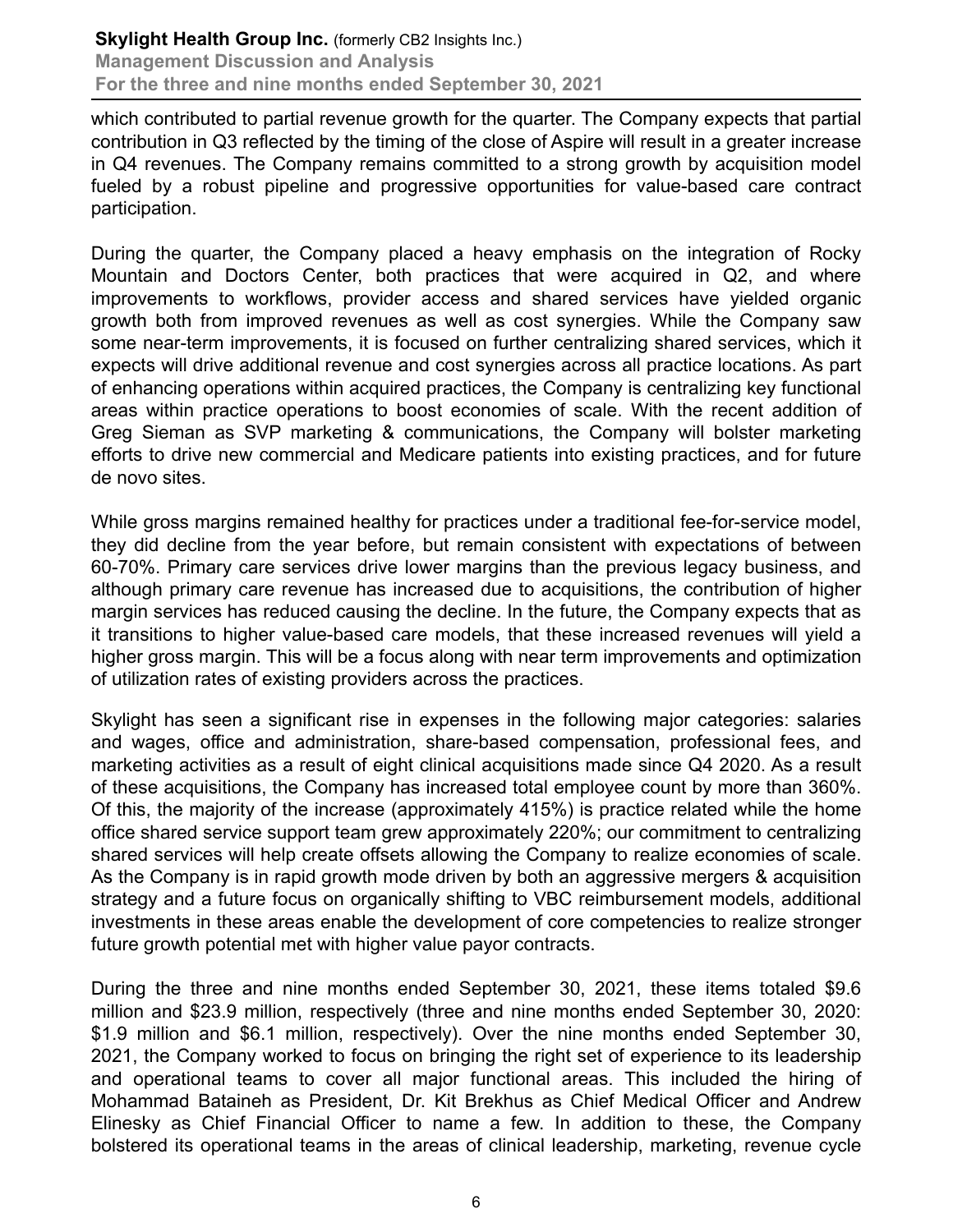management, operations & integrations, and payor contracting. As the Company will continue to grow key team members, it is in a strong position today to begin integrating and preparing acquired practices towards the transition to valued-based care models.

The increase in share-based compensation during the nine months ended September 30, 2021 is connected to the recruitment of key leadership, management and operational hires as part of its employee stock option plan. On a going forward basis, the Company expects to see further option issuances to employees as part of its human capital investment. Aligning employees to the growth of the Company is a strong differentiator and ensures a shared approach to driving shareholder value.

The increase in office and administration expenses during the nine months ended September 30, 2021 is related to the organic growth of the business due to the numerous acquisitions completed from Q4 2020 to Q3 2021, with increases to insurance, dues, and subscriptions also contributing. Compared to Q2 2021 and Q3 2020, the increase in office and administration related to the increase in directors and officers liability insurance, data conversion projects, increase in health insurance due to employee headcount and review of collectibles.

The increases in professional fees and marketing fees during the nine months ended September 30, 2021 mainly related to the acquisition of new clinics, listing on the TSX-V and Nasdaq and building a national Skylight brand.

The Company expects that by year end most investments made at the start of the year will result in both a higher growth of revenue driven organically and by acquisition but will also result in a stronger EBITDA recognition. The Company is focused on revenue growth which it believes is how its peers are measured and expects to compete aggressively for market share growth. Further, as the Company advances its participation in value-based care programs, it expects to see increased expenses in the near term which will be offset by the expected growth in revenue through shared savings and more economical payor agreements.

With a quarter of organic growth compared to the previous quarter, the Company has demonstrated its capabilities to not just acquire but integrate and manage practices under its umbrella. Further, while the Company continues to drive top line growth, it will continue to work to create opportunities for organic revenue and cost synergies.

With a robust acquisition pipeline, experienced operational team, existing contracts for Medicare and managed care patients, and an active market to support organic growth to value-based care, the Company believes it is well positioned for growth in the coming quarters.

# *Outlook*

The need for improved primary care practice models in the US has never been greater than it is today. The Company believes its model for shifting fee-for-service primary care practices to a value-based care reimbursement model will close the gap in today's widening shortage of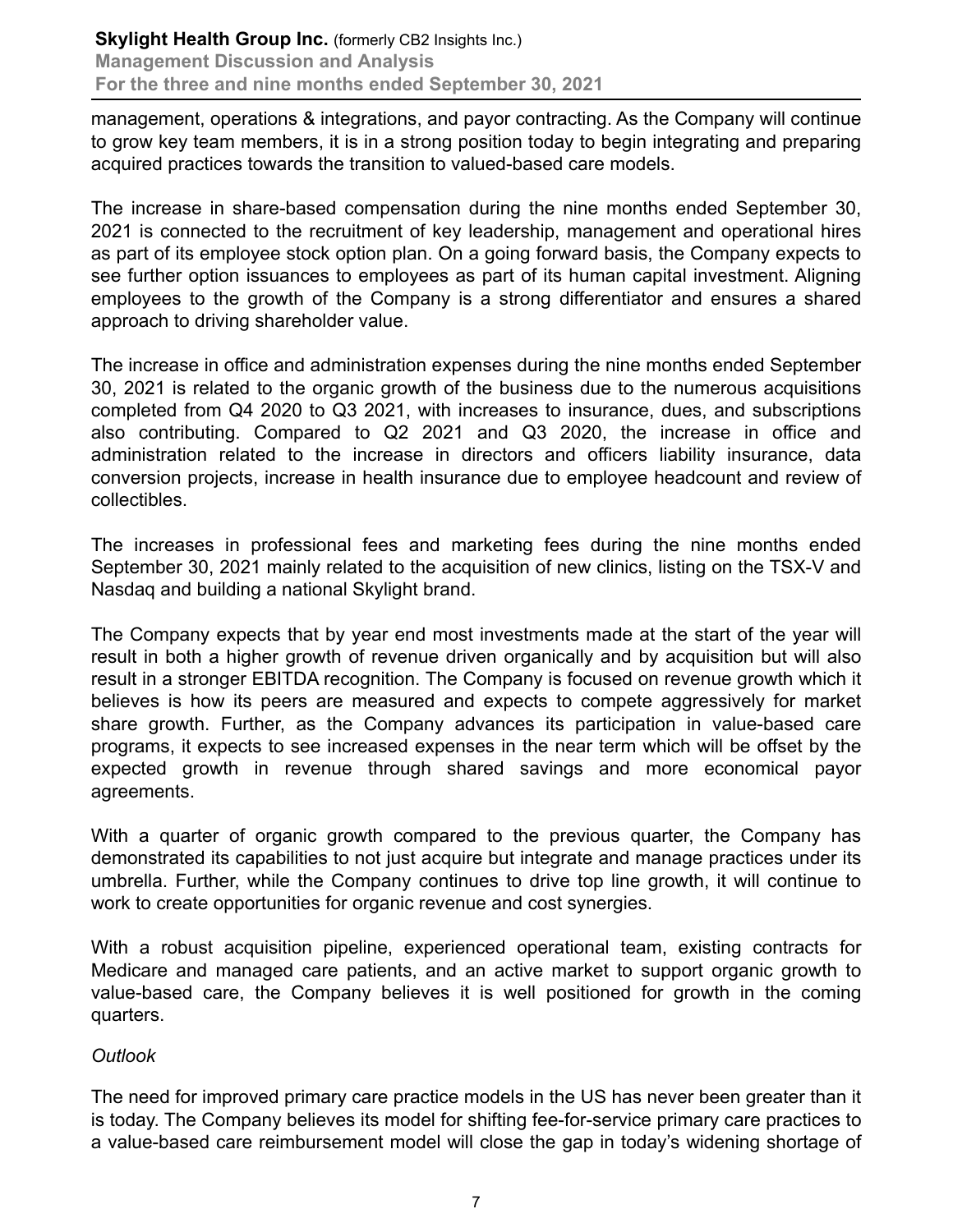primary care physicians. With the growing demand for accessible and affordable medical services in the US, the Company believes the following external factors will be significant contributors for growth for services. The Company believes it is well positioned to meet this growing opportunity.

- Growing perceived distrust and lack of personalized care delivered by larger legacy health networks are paving the way for disruption in the healthcare services sector where quality of care, accessibility and affordability will help create a new model for healthcare delivery.
- The rising cost in healthcare driven by higher acuity hospital services and lack of comprehensive patient care at the primary practice level, is leading national payors and governments to change reimbursement models to VBC which prioritizes quality over volume and holds physicians accountable.
- VBC not only has the opportunity to improve quality of care, lower cost of care management but can also be significantly more financially rewarding for primary care practices willing to share in risk.
- With over 56% of outpatient medical care operated by smaller groups of localized practitioners, and a growing demand for administrative needs to deliver care, the high cost of investment to support a VBC model is prohibitive and a barrier.
- The impact of the pandemic to independent primary care practices, rising levels of chronic care management and an aging population further amplifies the push for consolidation and support to enable primary care providers to shift to a more profitable and long-term VBC model.
- Continued fragmentation of the primary care services market is leading to more opportunities to acquire disparate primary care clinics at attractive multiples. The Company is developing a robust national platform that not only generates overall efficiencies, but is aimed at integrating technology, access, and capabilities to transform current Fee for Service ("FFS") practices to VBC. The conversion will lead to improved patient health outcomes, improved physician and patient satisfaction scoring, access, and better financial performance through strengthened contracts with payors.
- The Company serves as a white-knight platform for independent physician providers who find it both challenging and are limited in their capabilities to move into valuebased care programs but have an active and robust patient base that can benefit from these programs. Skylight offers these practices, alignment, resources, technology, continuity, focus on patient care and the opportunity for growth within managed care contracts.

In addition to driving higher margins through improved patient outcomes, the Company believes it is well positioned for future growth through:

# *Acquisition of Primary Care Practice Groups*

• The primary care sector in the US continues to remain highly fragmented with majority of consolidation done by regional and localized healthcare networks. Historically proven to be misaligned with primary care providers, health systems can be seen using practices as feeders to higher acuity service, and traditional private equity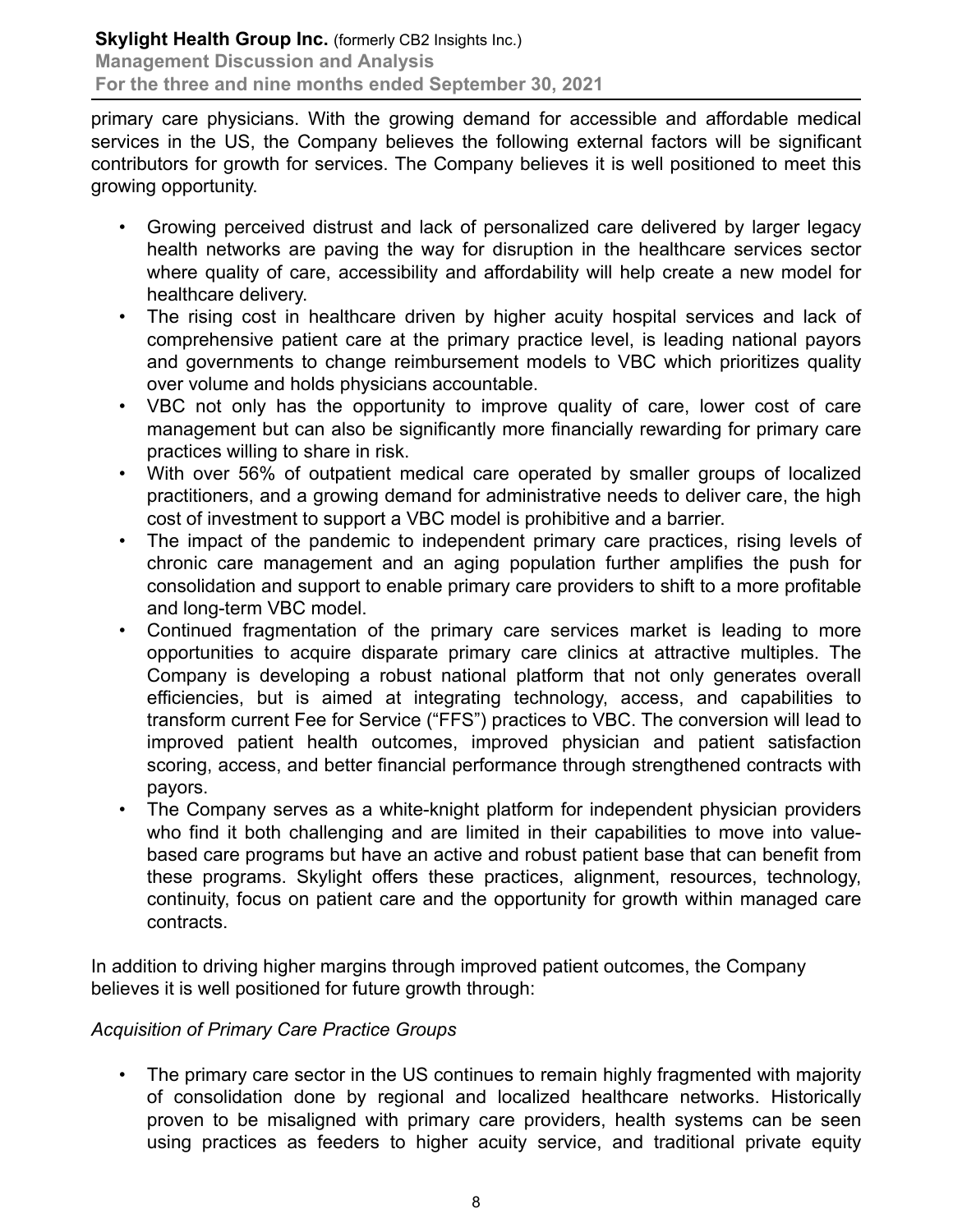consolidators can see these practices as a platform for future sale. There is a growing demand for primary care providers to remain independent, while partnering with the right group to bring scale and capabilities to support a VBC model.

- The Company has already acted on this opportunity with recent acquisitions. The Company has a robust pipeline of targeted deal flow that remains price disciplined often acquiring these practices for considerably less than what they would be worth once they make the shift to taking on VBC health plans.
- The Company believes that contingent on an active market, proper access to capital and demand from physicians and payors, that it will remain highly acquisitive as part of its three-pronged growth plan.

# *Developing a Single System of Operation and Clinical Leadership*

- Through a national management platform, the Company is focused on developing efficiencies and operational scale through its network of acquired practices. Nearly 40% of physician practices today seeking to drive towards VBC are partnered with a Management Services Organization (MSO).
- Many providers are not only seeking partnership but acquisition where they can still participate in small levels of ownership and reduce the burden of practice administration.
- SHG, unlike a traditional MSO, acquires practices but brings with it the same infrastructure and support systems that practices can see in a MSO partnership. Through this capability, the Company is focused on driving clinical efficiencies that can lead to improved operations workflows, provider, patient and staff satisfaction and overall clinical profitability growth.
- SHG brings strong clinical leadership through its clinic, value & performance management teams that work with each provider and practice to educate, deliver and succeed on quality improvement plans for better patient health outcomes and an aligned cost of care practice.

# *Conversion from Fee-for-Service to Value-Based-Care*

- The move to VBC continues to accelerate largely driven by payors and government. The shift enables a focus on quality over volume where the primary care provider services to be incented to provide a more comprehensive level of care for patients. This in turn creates improved quality outcomes for the patient improving the management of chronic care illnesses, prevention of future issues and management of downstream costs.
- The shift to value can take an evolutionary process where providers begin by stepping into managed care contracts offering shared savings, capitated care coordination, and/or a fixed per member per month model (PMPM) capitated model. The shift to value goes from: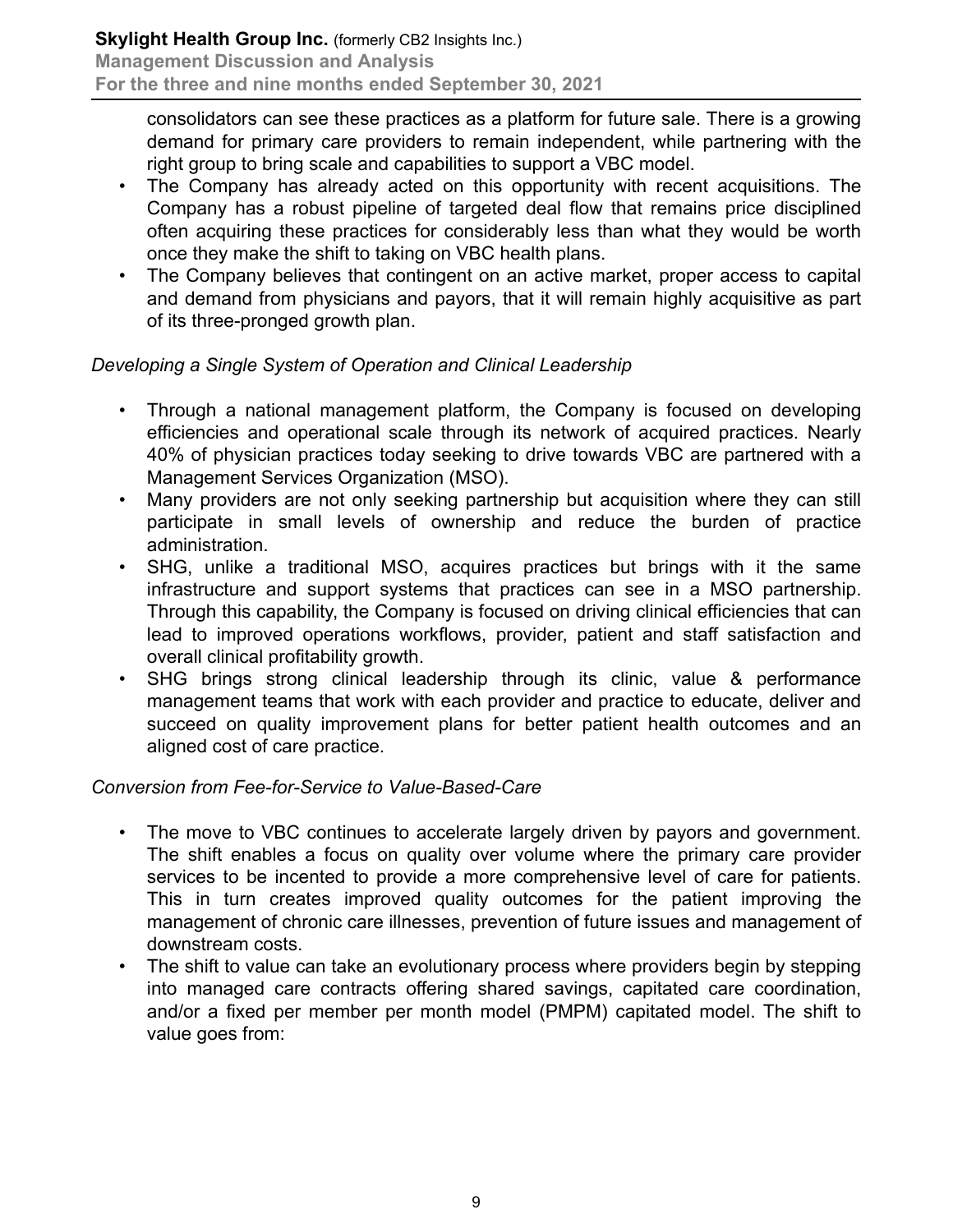# **Skylight Health Group Inc.** (formerly CB2 Insights Inc.)

**Management Discussion and Analysis**

**For the three and nine months ended September 30, 2021**



- In the value-based model, the provider begins developing the tools and strategies to manage care and cost which can continue to drive them towards more risk sharing with payors and improving on the financial performance of contracts.
- As the provider continues to build the infrastructure to manage patient care and cost of care, the shift to total cost of care generates the greatest economic growth with the caveat that the provider is now responsible for the full healthcare dollar of that patient.
- SHG is committed to working with practices early in the conversion process, most of which are currently dominant FFS. FFS practices still represent the majority of practices in the US today.
- Data aggregation, actionable insights, and clinical leadership, combined with improved access, population health management strategies and services for patients will enable these practices to begin the shift to single sided risk, then full risk and ultimately to manage the total cost of care.
- The move to VBC can lead to significantly improved patient economics for the practice that will further enhance, incent, and improve the quality of care for patients. Through participation in the announced DCE, SHG now looks to begin year 1 participation in VBC on January 1, 2022. As SHG demonstrates and expands its capabilities and competencies within the DCE, it expects to expand its delegation of duties from payors, enter higher risk contracts and leveraging these to negotiate more favorable contracts from payors where SHG looks to take on the total cost of care for its patients.

# *De Novo Based Growth to Build Additional Density in Core Markets*

- Complementary towards the Company's acquisition model, the Company has identified several opportunities to support density and capacity in existing markets through the organic model of new clinics buildout.
- Unlike a traditional de novo model, SHG will not be looking to enter a new market or region and building a brand or patient base with little to no previous brand exposure. Rather, SHG sees the de novo model as an opportunity to strengthen its current footprint in existing markets, where patients already recognize the brand, and benefits of the organizations.
- A centralized branding strategy enables SHG to build in existing markets where it may already have built up patient demand, and where existing facilities are not adequate to increase capacity.
- Additionally, a de novo strategy along with a focus on value-based care programs that can benefits patients in the community, in addition to increased convenience and access points across the network.
- SHG will look forward to communicating its de novo strategy in the coming months.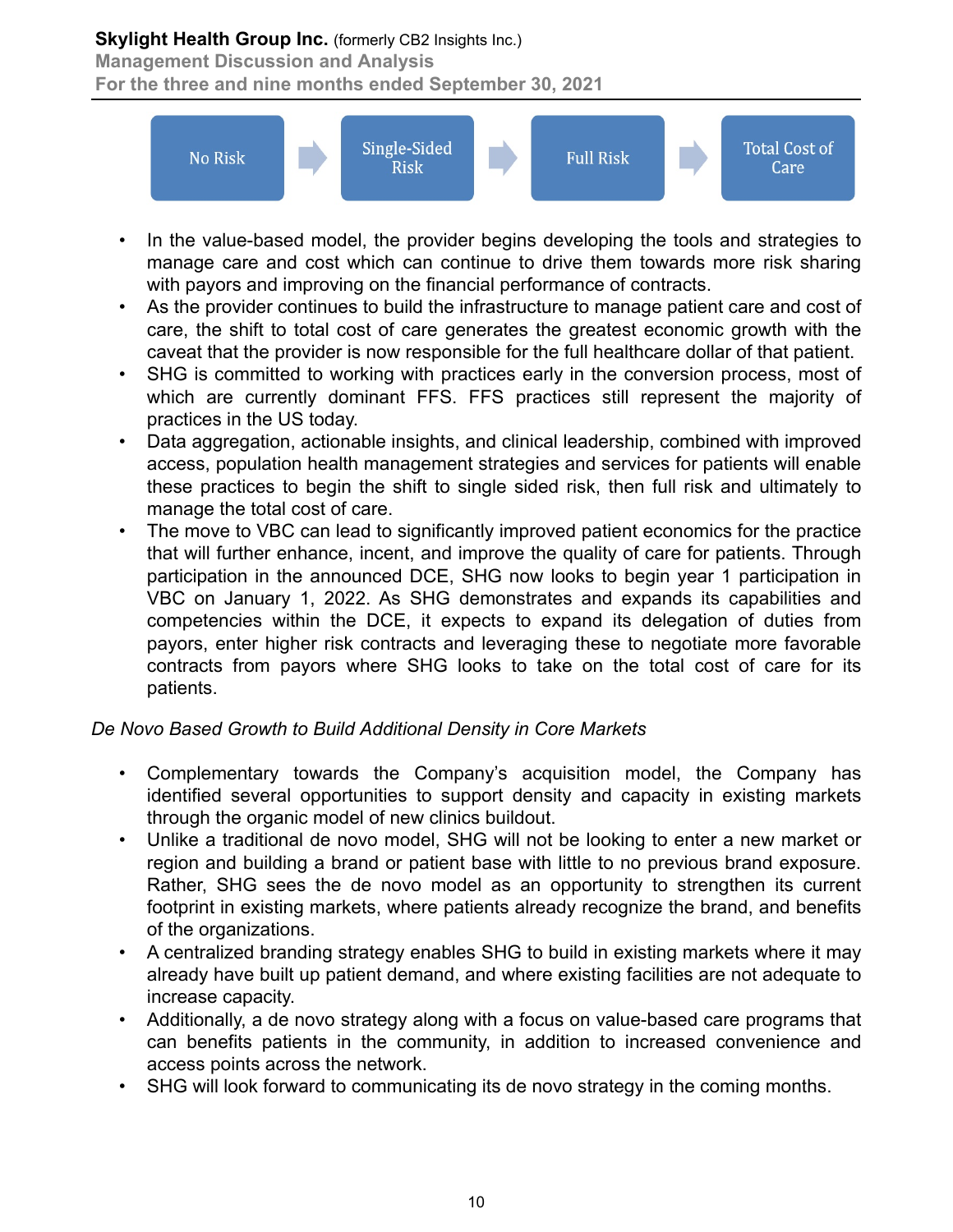#### **Discussion of Operations**

For the three and nine months ended September 30, 2021, the Company has two reportable operating segments related to its software/research business and corporate, and medical services businesses, which also align with the two countries in which it operates, Canada and the United States.

#### **Operating results**

The following is selected financial data derived from the unaudited condensed interim consolidated financial statements of the Company for the three and nine months ended September 30, 2021 and 2020:

| (in 000's of dollars)              |            | Three months ended<br>September 30, |            | Nine months ended<br>September 30, |  |
|------------------------------------|------------|-------------------------------------|------------|------------------------------------|--|
|                                    | (Restated) |                                     | (Restated) |                                    |  |
|                                    | 2021       | 2020                                | 2021       | 2020                               |  |
| Revenue                            | 11,516     | 3,310                               | 26,419     | 9,942                              |  |
| Cost of sales                      | 4,609      | 964                                 | 9,999      | 3,082                              |  |
| <b>Gross profit</b>                | 6,907      | 2,346                               | 16,420     | 6,860                              |  |
| <b>Operating expenses</b>          |            |                                     |            |                                    |  |
| Salaries and wages                 | 5,453      | 1,182                               | 12,412     | 3,688                              |  |
| Office and administration          | 2,549      | 388                                 | 4,840      | 1,187                              |  |
| Marketing and business development | 345        | 111                                 | 1,893      | 217                                |  |
| Professional fees                  | 1,084      | 48                                  | 3,092      | 539                                |  |
| Rent                               | 170        | 14                                  | 301        | 111                                |  |
| Share-based compensation           | 204        | 217                                 | 1,614      | 501                                |  |
| Depreciation and amortization      | 1,663      | 602                                 | 3,779      | 1,843                              |  |
| <b>Total operating expenses</b>    | 11,468     | 2,562                               | 27,931     | 8,086                              |  |
| <b>Loss from operations</b>        | (4, 561)   | (216)                               | (11, 511)  | (1,226)                            |  |
| <b>Net loss</b>                    | (4, 123)   | (1, 312)                            | (11, 332)  | (2,909)                            |  |

#### *Revenue*

The Company's revenue for the three and nine months ended September 30, 2021 was \$11.5 million and \$26.4 million, respectively - growth of 248% and 166%, respectively. Revenue for the three and nine months ended September 30, 2021 consisted of clinic revenue amounting to \$11.3 million and \$26.1 million, respectively (three and nine months ended September 30, 2020: \$3.3 million and \$9.8 million, respectively) and contract research revenue and software amounting to \$0.2 million and \$0.4 million, respectively (three and nine months ended September 30, 2020: \$0.1 million and \$0.2 million, respectively).

Revenue compared to 2020 increased significantly due to additional revenue being contributed by the clinics acquired during the fiscal year ended December 31, 2020 and the nine months ended September 30, 2021. The new acquisition of Aspire Care contributed \$0.3 million during the quarter ended September 30, 2021.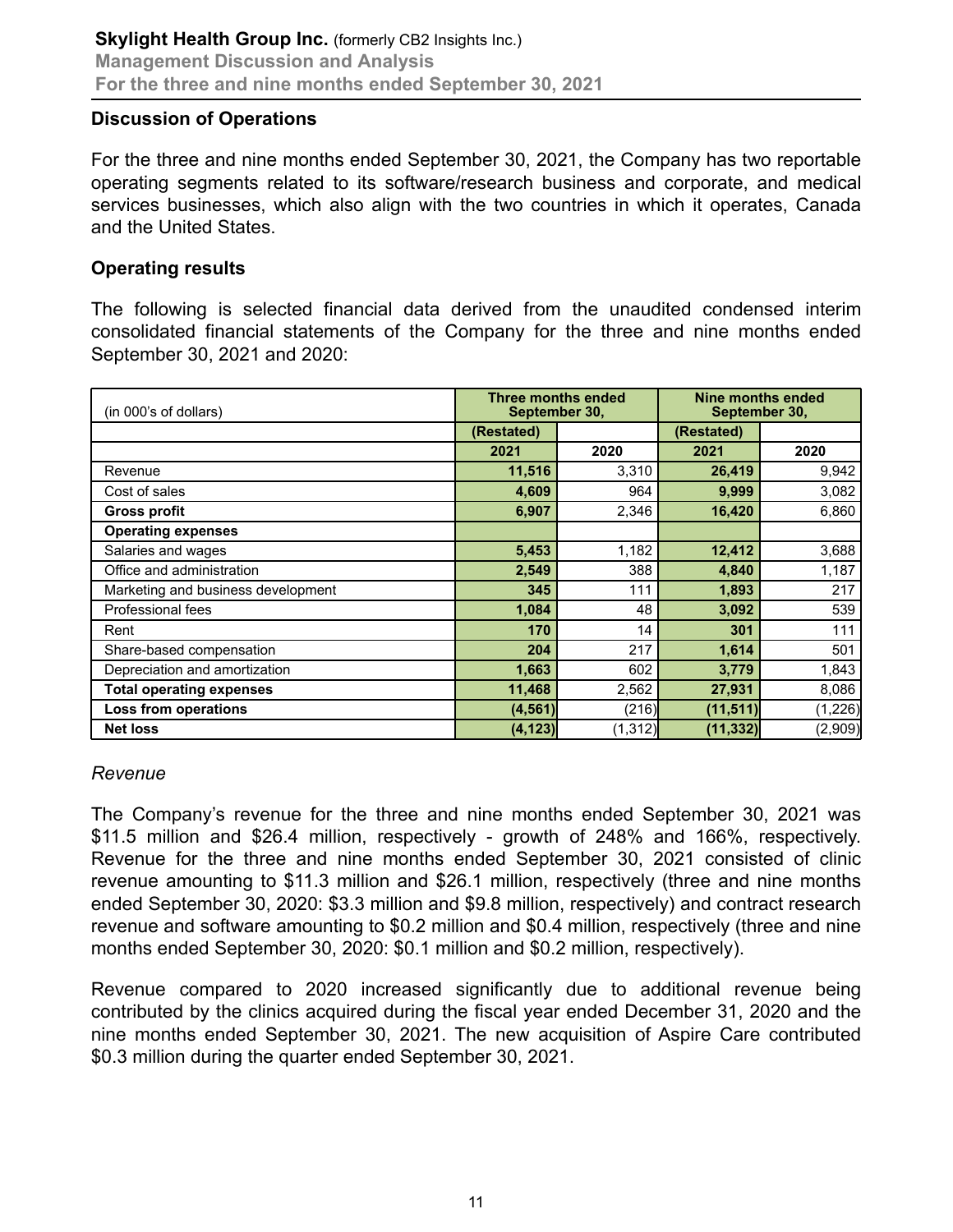#### *Cost of sales*

Cost of sales during the three and nine months ended September 30, 2021 totaled \$4.6 million and \$10.0 million, respectively (three and nine months ended September 30, 2020: \$1.0 million and \$3.1 million, respectively). The increase in cost of sales is due to new acquisitions during the past fiscal year and the nine months ended September 30, 2021 in comparison to the nine months ended September 30, 2020 and grew at a similar rate as the growth rate in revenues. Cost of sales pertains directly to the US clinical operations and mainly comprises service fees paid to doctors and nurse practitioners.

The implementation of technology owned by the Company, including telehealth, improved both time per visit, but also expanded on clinician's availability per hour. Despite this, the gross profit margin was 60% in Q3 2021 compared to 71% in Q3 2020. The margins in Q3 2020 were higher due to better margins on legacy fee for services business which was the primary source of revenue in Q3 2020 while in Q3 2021, the majority of the revenue is from insurable services business which have lower margins than the legacy fee for services business.

#### *Operating expenses*

Operating expenses during the three and nine months ended September 30, 2021 totaled \$11.5 million and \$27.9 million, respectively (three and nine months ended September 30, 2020: \$2.6 million and \$8.1 million, respectively). Operating expenses for the US and Canadian operations during the three months ended September 30, 2021 were \$9.6 million and \$1.9 million, respectively (three months ended September 30, 2020: \$1.5 million and \$1.1 million, respectively).

The increase in operating expenses during the three and nine months ended September 30, 2021 to \$11.5 million and \$27.9 million, respectively was mainly in relation to acquisitions of new clinics, listing on the TSX-V and Nasdaq, the recruitment of key leadership, management and operational hires as part of the employee stock option plan and building a national Skylight brand.

An increase in headcount mainly as a result of acquisitions and organic growth of the Company, listing on the TSX-V and Nasdaq, the recruitment of key leadership, management and operational hires as part of the employee stock option plan and building a national Skylight brand are the main reasons for the increase in operating expenses during the three and nine months ended September 30, 2021 versus the comparative period.

The Company was committed in 2020 and 2021 to reduce operating expenses realized through efficiencies in technology and economies of scale including those realized from the new acquisitions. As a result, comparing Q3 2021 to Q2 2021, total operating expenses (excluding the effect of share-based compensation) increased by 14%, in line with the increase of 16% of revenue of the business with the addition of Aspire Care and full quarter of Doctors Center acquired.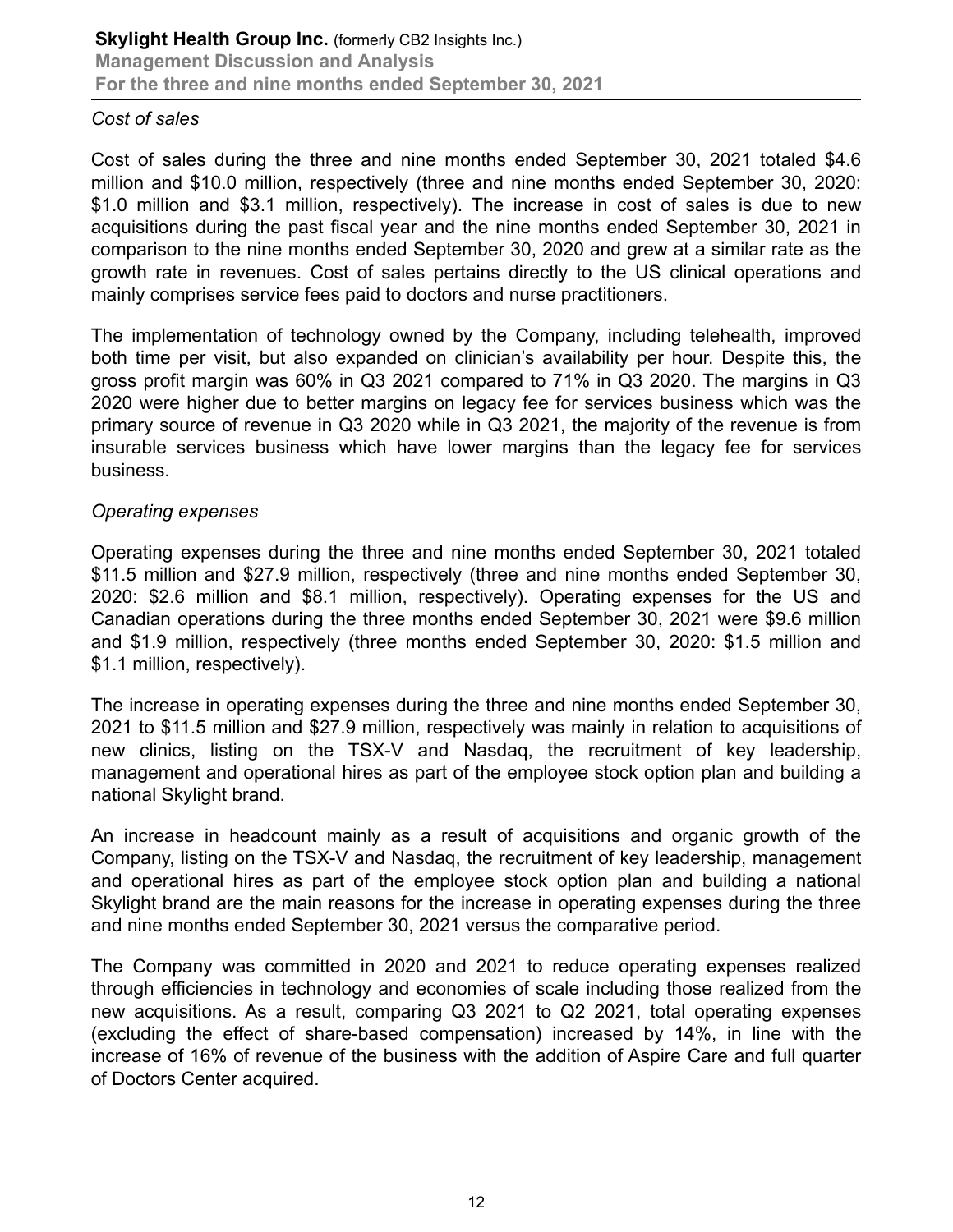#### *Net Loss*

During the three and nine months ended September 30, 2021, the Company recorded a net loss amounting to \$4.1 million and \$11.3 million, respectively (three and nine months ended September 30, 2020: \$1.3 million and \$2.9 million, respectively). Net loss in the three and nine months ended September 30, 2021 was primarily due to higher marketing and business development in order to build a national Skylight brand, professional fees related to acquisitions and listing on the TSX-V and Nasdaq, office and administration, depreciation and amortization and share-based compensation expenses relating to the recruitment of key leadership, management and operational hires as part of the employee stock option plan.

# **Quarterly Results**

The following is selected financial data derived from the unaudited condensed interim consolidated financial statements for the quarters ended Q1 to Q3 2021 and 2020 and audited consolidated financial statements for the years ended December 31, 2021, 2020 and 2019:

| (in 000's of dollars)                 |                | 2021    |         | 2020    |                |                | 2019  |         |
|---------------------------------------|----------------|---------|---------|---------|----------------|----------------|-------|---------|
|                                       | (Restated)     |         |         |         |                |                |       |         |
|                                       | Q <sub>3</sub> | Q2      | Q1      | Q4      | Q <sub>3</sub> | Q <sub>2</sub> | Q1    | Q4      |
| Revenue                               | 11,516         | 9,913   | 4,990   | 3,199   | 3,310          | 3,701          | 2,932 | 3,124   |
| Cost of sales                         | 4,609          | 3,770   | 1,619   | 1,029   | 964            | 1,088          | 1,030 | 1,052   |
| <b>Gross profit</b>                   | 6,907          | 6,143   | 3,371   | 2,170   | 2,346          | 2,613          | 1,902 | 2,072   |
| <b>Operating expenses</b>             |                |         |         |         |                |                |       |         |
| Salaries and wages                    | 5,453          | 4,663   | 2,296   | 2,458   | 1,182          | 1,115          | 1,391 | 2,028   |
| Office and administration             | 2,549          | 1,722   | 569     | 379     | 388            | 422            | 377   | 393     |
| Marketing and business<br>development | 345            | 645     | 902     | 410     | 111            | 49             | 57    | 108     |
| Professional fees                     | 1,084          | 1,379   | 630     | 432     | 48             | 265            | 226   | 253     |
| Rent                                  | 170            | 105     | 27      | 25      | 14             | 31             | 68    | 30      |
| Share-based compensation              | 204            | 361     | 1,049   | 3,812   | 217            | 124            | 159   | 371     |
| Depreciation and amortization         | 1,663          | 1,365   | 751     | 482     | 602            | 627            | 614   | 610     |
| Impairment loss                       |                |         |         | –       |                |                |       | 3,607   |
| <b>Total operating expenses</b>       | 11,468         | 10,240  | 6,224   | 7,998   | 2,562          | 2,633          | 2,892 | 7,400   |
| Loss from operations                  | (4, 561)       | (4,097) | (2,853) | (5,828) | (216)          | (20)           | (990) | (5,328) |

# **Non-IFRS Measures**

The MD&A makes references to certain non-IFRS measures, including certain industry metrics. These metrics and measures are not recognized measures under IFRS, do not have meanings prescribed under IFRS and are as a result unlikely to be comparable to similar measures presented by other companies. These measures are provided as information complimentary to those IFRS measures by providing a further understanding of our operating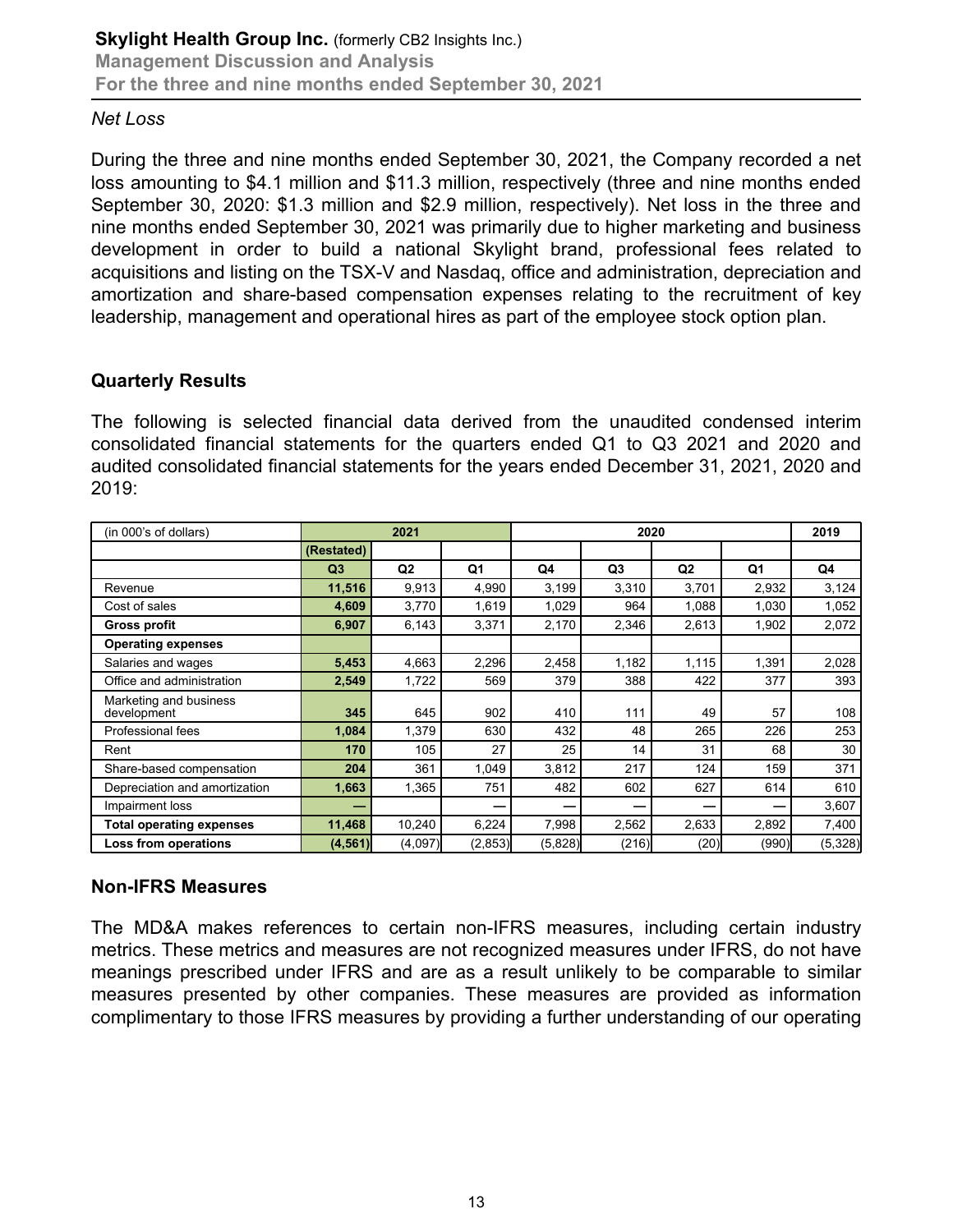results from the perspective of management. As such, these measures should not be considered in isolation or in lieu of review of our financial information reported under IFRS.

#### *Adjusted EBITDA*

Adjusted EBITDA for the three and nine months ended September 30, 2021 was a loss of \$3.3 million and \$6.2 million, respectively, compared to an adjusted EBITDA gain (loss) of \$0.3 million and \$0.1 million, respectively, for the comparative periods. The decrease was mainly due to salaries and wages related to the recruitment of key leadership, management and operational hires, increased office and administration costs and increased professional fees (legal, accounting and consulting). See below for reconciliation of adjusted EBITDA to loss from operations:

| (in 000's of dollars)                                | Three months ended<br>September 30, |       | Nine months ended<br>September 30, |         |
|------------------------------------------------------|-------------------------------------|-------|------------------------------------|---------|
|                                                      | (Restated)                          |       | (Restated)                         |         |
|                                                      | 2021                                | 2020  | 2021                               | 2020    |
| Income (loss) from operations                        | (4, 561)                            | (216) | (11, 511)                          | (1,226) |
| Depreciation, amortization (Note 1)                  | 1,663                               | 602   | 3,779                              | 1,843   |
| Interest (Note 1)                                    | 8                                   |       | 8                                  |         |
| <b>EBITDA</b>                                        | (2,890)                             | 386   | (7, 724)                           | 617     |
| Share based compensation (Note 2)                    | 204                                 | 296   | 1,614                              | 595     |
| Write-off of lease deposits (Note 3)                 |                                     |       |                                    | 36      |
| Capitalization of software development cost (Note 4) | (62)                                | (116) | (208)                              | (371)   |
| Capitalization of lease payments (Note 4)            | (763)                               | (235) | (1,729)                            | (768)   |
| Acquisition costs (Note 5)                           |                                     |       | 257                                |         |
| Nasdaq and TSX-V listing cost (Note 6)               | 64                                  |       | 455                                |         |
| Severance (Note 6)                                   | 134                                 |       | 134                                |         |
| Corporate marketing cost (Note 7)                    | 32                                  |       | 1,042                              |         |
| <b>Adjusted EBITDA</b>                               | (3, 281)                            | 331   | (6, 159)                           | 109     |

Note 1

Depreciation, amortization, and interest are items which are typically excluded to arrive at EBITDA. To calculate EBITDA, the Company adjusts all material items which do not reflect operational performance of the business.

Note 2

Share-based compensation is a non-cash item which is typically excluded to arrive at adjusted EBITDA. To calculate adjusted EBITDA, the Company adjusts all material items which do not reflect operational performance of the business.

Note 3

Lease deposits were received by the Company over time but not adjusted to the appropriate accounts. These have been written off from the books during the period but are not an operational recurring expense for the Company and therefore adjusted to calculate adjusted EBITDA.

Note 4

Capitalization has been included as an expense in the calculation of adjusted EBITDA because these expenses either relate to payroll or the Company's leased properties and are not part of the unaudited condensed interim consolidated statement of loss and comprehensive loss. The Company believes that these are operational expenses and should be adjusted to arrive at adjusted EBITDA.

Note 5

Acquisition costs in relation to Rocky Mountain have been included as an adjustment to EBITDA given the size and magnitude of Rocky Mountain versus the other acquisitions which the Company has completed.

Note 6

Nasdaq and TSX-V listing and severance costs have been added back in the adjusted EBITDA calculation given they are not an operational recurring expense for the Company and therefore adjusted to calculate adjusted EBITDA.

#### Note 7

Certain corporate marketing costs have been added back in the adjusted EBITDA calculation as they are expenses the Company incurred as it rebranded and built a national brand and therefore adjusted to calculate adjusted EBITDA.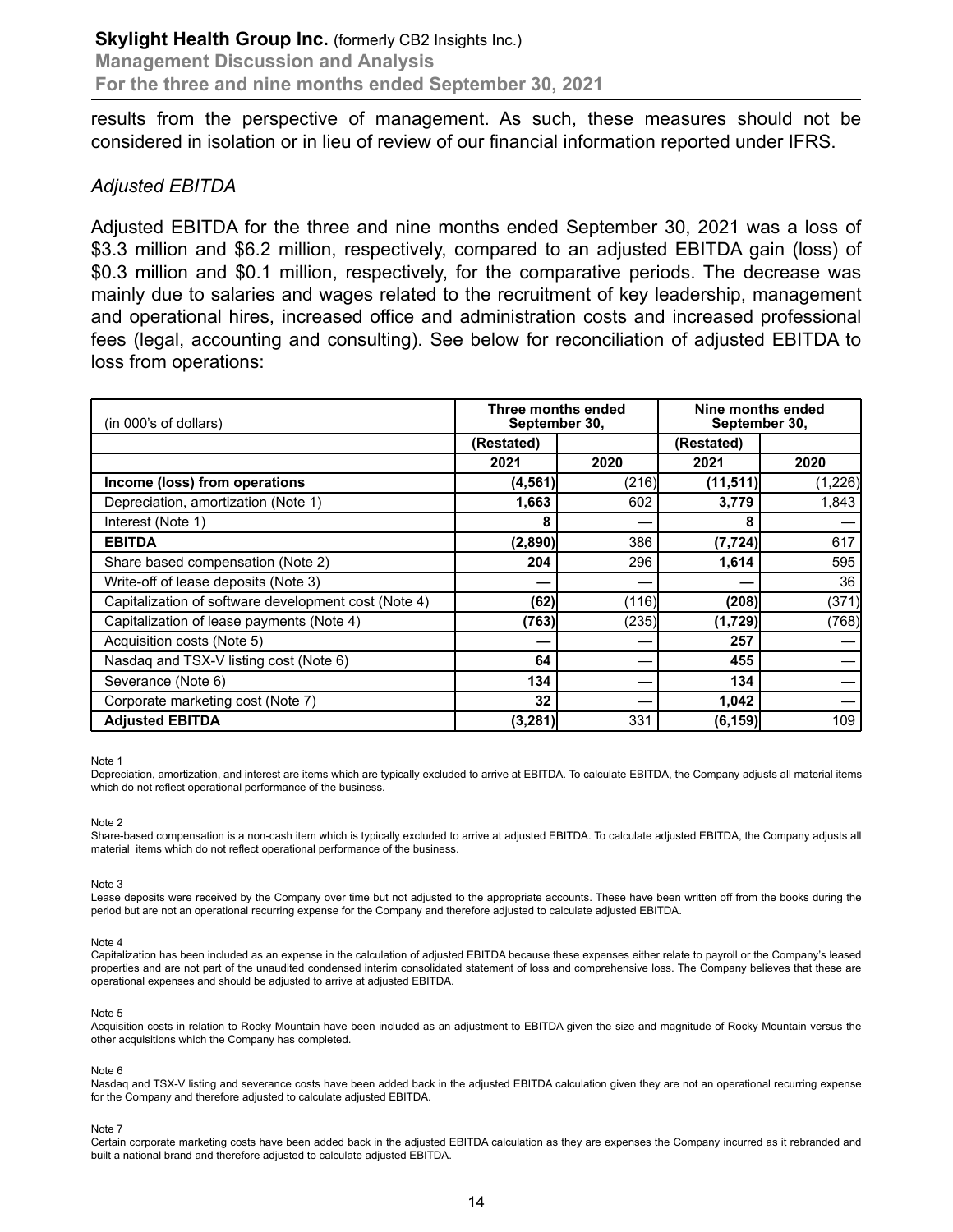# **Financial Position**

#### *Significant Assets*

| (in 000's of dollars)       | (Restated)         |                   |
|-----------------------------|--------------------|-------------------|
|                             | September 30, 2021 | December 31, 2020 |
|                             |                    |                   |
| <b>Cash</b>                 | 5,622              | 20,052            |
| Trade and other receivables | 7,145              | 529               |
| Other intangible assets     | 19,774             | 6,474             |
| Goodwill                    | 10,747             | 2,224             |
| <b>Right of use assets</b>  | 17,077             | 1,325             |

The significant increase in trade and other receivables is related to the River City Medical Associates Inc. and Rocky Mountain acquisitions, with increases in personal injury revenue and urgent care revenue, respectively. The increases in other intangible assets, goodwill and right of use assets is due to all the newly acquired clinics during the nine months ended September 30, 2021. Significant decrease in cash is due to cash flows used by operations together with cash utilized in the acquisition of the new clinics.

#### *Contractual Obligations*

The Company's contractual obligations primarily consisted of three areas: i) Accounts payable and accrued liabilities of \$7.0 million as at September 30, 2021 which are expected to be paid in the next 12 months; ii) Purchase consideration payable of \$3.9 million from the Company's clinic acquisitions completed in Q4 2020 and the nine months ended September 30, 2021; and iii) Lease liabilities of \$16.8 million (\$1.7 million current and \$15.1 million noncurrent) primarily as a result of the clinic acquisitions completed.

#### *Outstanding share information*

As at March 30, 2022, the date of the MD&A, the Company had the following number of common shares, warrants and options:

|                        | #          |
|------------------------|------------|
| Common shares          | 39,450,260 |
| Preferred shares       | 275,000    |
| Restricted share units | 125,800    |
| Deferred share units   | 93,518     |
| Warrants               | 3,585,442  |
| Options                | 2,359,228  |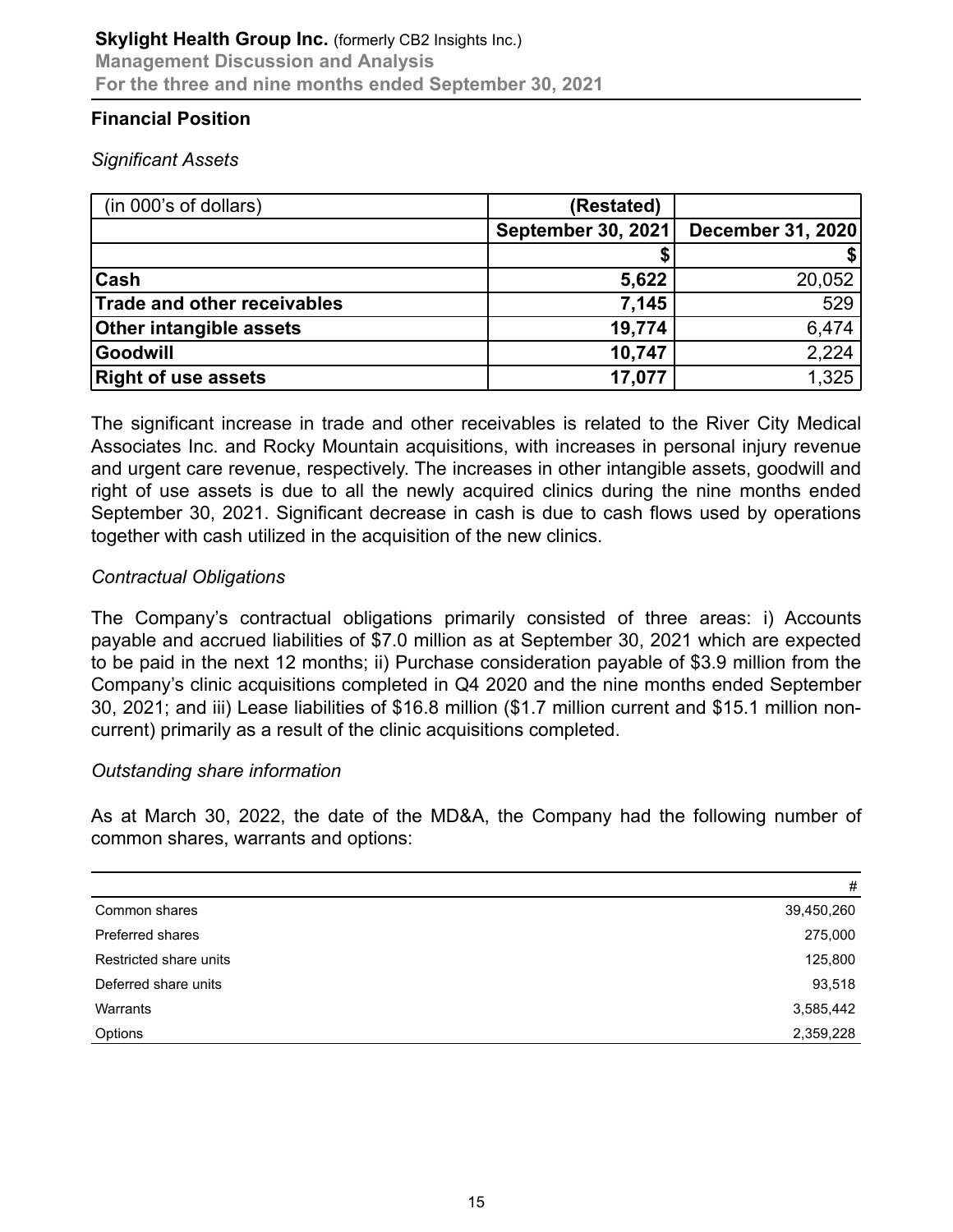#### **Liquidity and Capital Resources**

| Nine Months Ended September 30,                 | 2021      | 2020  |
|-------------------------------------------------|-----------|-------|
| (in 000's of dollars)                           |           |       |
| Cash (used in) provided by operating activities | (7, 814)  | 1.499 |
| Cash used in investing activities               | (20, 205) | (371) |
| Cash provided by financing activities           | 13,801    | 5,338 |

Adjustments to arrive at operating cash flow for the nine months ended September 30, 2021 include adjustment for depreciation and amortization of \$3.8 million (September 30, 2020: \$1.8 million), foreign exchange gain of \$0.2 million (September 30, 2020: gain of \$0.3 million), accretion on purchase consideration payable and loan payable amounting to \$0.2 million (September 30, 2020: \$nil), interest on lease liabilities of \$0.7 million (September 30, 2020: \$0.1 million), share-based compensation of \$1.6 million relating to the recruitment of key leadership, management and operational hires as part of the employee stock option plan (September 30, 2020: \$0.6 million), adjustment for change in fair value of financial instruments amounting to gain of \$12.0 thousand (September 30, 2020: loss \$2.2 million), other income related to the forgiveness of the loan payable amounting to \$0.9 million (September 30, 2020: \$nil), gain on debt settlement of \$nil (September 30, 2020: \$0.3 million), and the change in non-cash working capital balances due to decrease (increase) in trade and other receivables of (\$3.7 million) (September 30, 2020: \$0.1 million), decrease (increase) in prepaid expenses of (\$0.3 million) (September 30, 2020: \$12.0 thousand), increase (decrease) in accounts payable and accrued liabilities of \$2.3 million (September 30, 2020: \$0.2 million). The increase in cash utilized from operations during the nine months ended September 30, 2021 compared to the nine months ended September 30, 2020 is attributable to higher net loss during the nine months ended September 30, 2021.

The Company's cash used in investing activities for the nine months ended September 30, 2021 was \$20.2 million (September 30, 2020: \$0.4 million). The increase was primarily due to the purchase consideration paid related to the Q1 to Q3 2021 acquisitions of new clinics, purchase of furniture and equipment and software development.

The Company's financing activities in the nine months ended September 30, 2021 comprised raising net proceeds of \$12.7 million from a bought deal offering with a syndicate of underwriters, \$0.8 million from the exercise of options, \$1.4 million from the exercise of warrants, \$1.0 million of loan proceeds for a short-term loan payable due in less than one year, partially offset by payment of principal on the loan amounting to \$0.4 million and the payment of principal and interest on lease liabilities amounting to \$1.7 million on the company's leased premises.

The Company's financing activities in nine months ended September 30, 2020 comprised raising net proceeds of \$5.0 million from a private placement that closed on September 24, 2020, net proceeds of \$0.2 million on exercises of warrants and proceeds from PPP loan amounting to \$0.9 million, partially offset by the payment of principal and interest on lease liabilities amounting to \$0.8 million on the company's leased premises and repayment of related party loan amounting to \$25.0 thousand.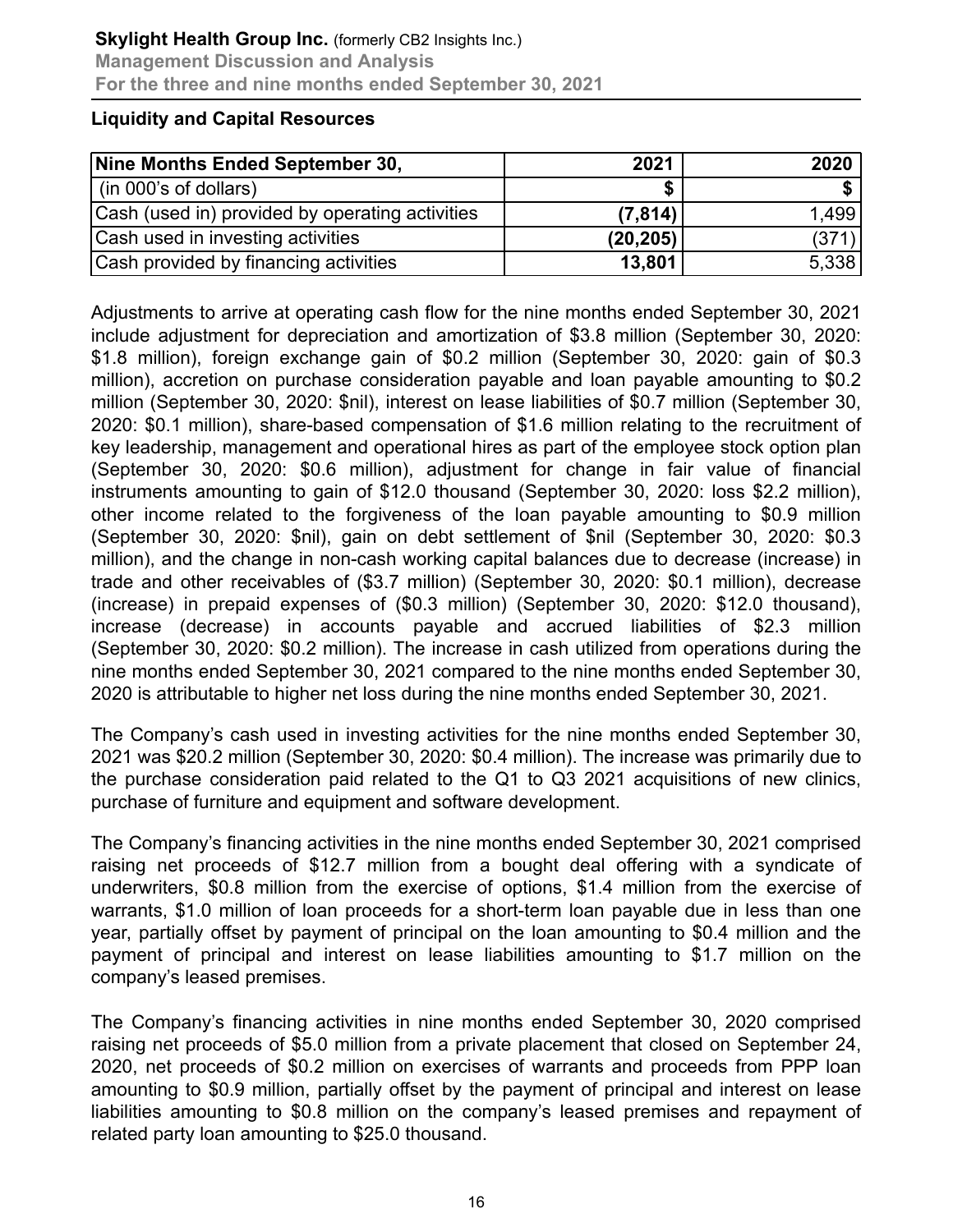As at September 30, 2021, the Company had a working capital surplus of \$2.2 million (December 31, 2020: \$18.6 million) and a cash balance of \$5.6 million (December 31, 2020: \$20.1 million). The working capital position has reduced primarily due to payments made for new and prior acquisitions as per their acquisition agreements.

The unaudited condensed interim consolidated financial statements of the Company for the three and nine months ended September 30, 2021 have been prepared on a going concern basis in accordance with IFRS. The going concern basis of presentation assumes that the Company will continue in operation for the foreseeable future and be able to realize its assets and discharge its liabilities and commitments in the normal course of business. The Company is subject to numerous risk factors that may impact its ability as a going concern, such as, but not limited to, governmental regulations, currency fluctuations, operational risks and extended and unforeseen issues resulting from the current COVID-19 pandemic.

As of the balance sheet date, the Company had an accumulated deficit of \$34,811 and negative cash flow from operations of \$7,814 for the nine months ended September 30, 2021. The Company has positive working capital as of the balance sheet date of \$2,206. The Company has raised debt and equity financing through 2017 to 2020 and during the nine months ended September 30, 2021 in order to pursue acquisitions and platform development resulting in growth in its customer base. The Company expects that the investments it has made over this period will result in increased revenue and operating cash flow however, the Company anticipates further investment and will require additional debt and/or equity financing in order to continue to develop its business.

Although the Company has been successful in raising funds to date, there can be no assurance that adequate or sufficient funding will be available in the future or available under terms acceptable to the Company, or that the Company will be able to generate sufficient returns from operations. The ability of the Company to continue as a going concern and to realize the carrying value of its assets and discharge its liabilities and commitments when due is dependent on the Company generating revenue and debt and/or equity financing sufficient to fund its cash flow needs. The Company is not currently eligible to raise funds using a registration statement in the United States. These circumstances indicate the existence of a material uncertainty that may raise substantial doubt on the ability of the Company to meet its obligations as they come due, and accordingly the appropriateness of the use of the accounting principles applicable to a going concern.

The condensed interim consolidated financial statements do not reflect adjustments that would be necessary if the going concern assumption were not appropriate. If the going concern basis were not appropriate for these consolidated financial statements, then adjustments would be necessary in the carrying value of the assets and liabilities, the reported revenue and expenses and the classifications used in the consolidated statement of financial position. Such differences in amounts could be material.

The assessment of material uncertainties related to events and circumstances that may raise substantial doubt on the Company's ability to continue as a going concern involves significant judgment. In making this assessment, management considers all relevant information, as described above.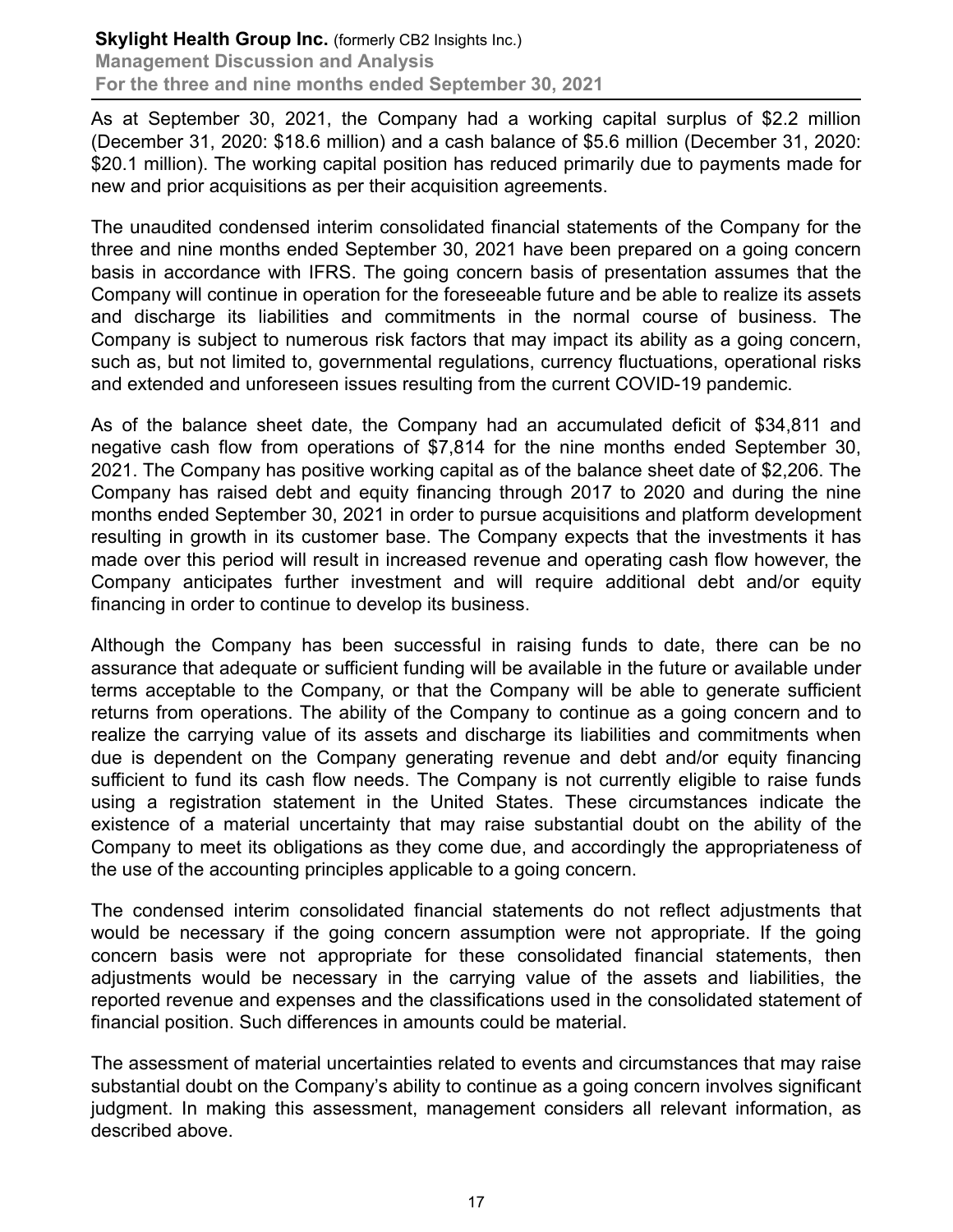#### **Off-Balance Sheet Arrangements**

The Company does not have any off-balance sheet arrangements as of September 30, 2021.

# **Related Party Transactions**

Key management personnel are those persons having authority and responsibility for planning, directing and controlling the activities of the Company, directly or indirectly. Key management personnel include the Company's Chief Executive Officer ("CEO"), President, Chief Financial Officer ("CFO"), Chief Medical Officer, Chief Operating Officer, Chief Corporate Officer and members of the Company's Board of Directors. Professional services for the three and nine months ended September 30, 2021 relate to professional fees to a fullservice business law firm. Mohammad Bataineh, President, is a former shareholder of the business law firm.

The amounts disclosed in the table below are the amounts recognized as an expense during the reporting period.

|                                         | Three months ended September 30, |      | Nine months ended September 30, |      |
|-----------------------------------------|----------------------------------|------|---------------------------------|------|
|                                         | 2021                             | 2020 | 2021                            | 2020 |
|                                         |                                  |      |                                 | \$   |
| Salary and short-term employee benefits | 593                              | 321  | 1.409                           | 545  |
| Share based compensation                | 202                              | 193  | 504                             | 293  |
| Directors' fees                         | 71                               |      | 202                             | 94   |
|                                         | 866                              | 514  | 2.115                           | 932  |

Professional services of \$19 and \$37 for the three and nine months ended September 30, 2021 relate to professional fees paid to a full-service business law firm. Mohammad Bataineh, President, is a former shareholder of the business law firm. Professional services of \$12 and \$42 for the three and nine months ended September 30, 2020 relate to professional fees paid to a financial accounting and reporting services firm. The former CFO was outsourced from the firm.

# **New accounting standards issued but not yet effective**

# Amendments to IAS 1 - Presentation of financial statements ("IAS 1")

In January 2020, the IASB issued Classification of Liabilities as Current or Non-current (Amendments to IAS 1). The amendments aim to promote consistency in applying the requirements by helping companies determine whether debt and other liabilities with an uncertain settlement date should be classified as current (due or potentially due to be settled within one year) or non-current. The amendments include clarifying the classification requirements for debt a Company might settle by converting it into equity. The amendments are effective for annual reporting periods beginning on or after January 1, 2023, with earlier application permitted. The Company is currently evaluating the impact of this amendment.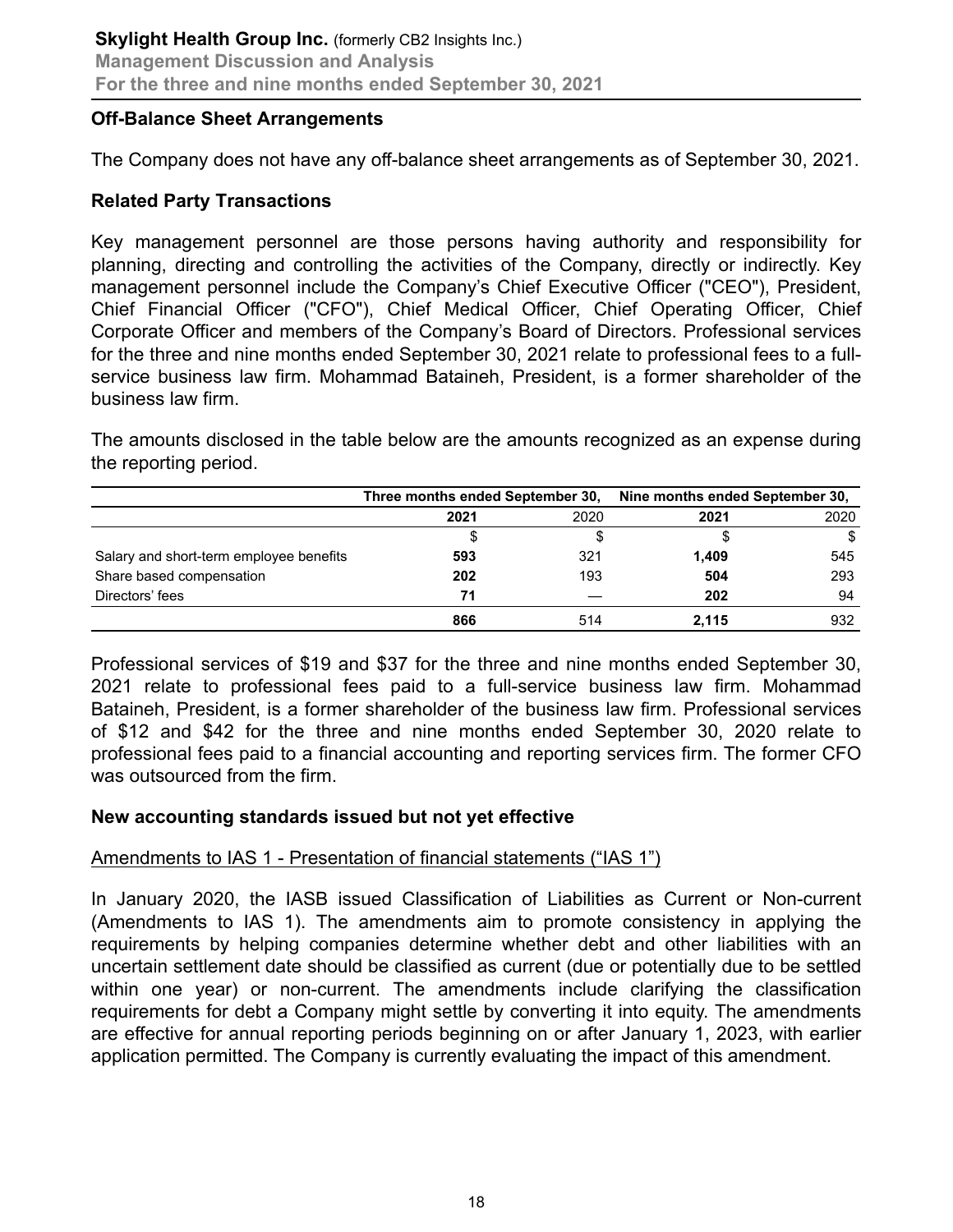#### **Use of estimates and judgments**

The preparation of the financial statements requires management to make judgments, estimates and assumptions that affect the application of accounting policies and the reported amounts of assets and liabilities at the date of the financial statements and reporting amounts of revenues and expenses during the reporting period. Estimates and assumptions are continually evaluated and are based on management's experience and other factors, including expectations of future events that are believed to be reasonable under the circumstances. However, actual outcomes may differ materially from these estimates.

The estimates and underlying assumptions are reviewed on an ongoing basis. Revisions to accounting estimates are generally recognized in the period in which the estimates are revised.

Our significant judgments, estimates and assumptions are disclosed in note 3 of the audited consolidated financial statements for the year ended December 31, 2020.

# **Disclosure Controls and Procedures and Internal Controls Over Financial Reporting**

Management concluded that internal control over financial reporting (ICFR) was not effective as of September 30, 2021 as a result of a material weakness in internal control over financial reporting.

A material weakness is a deficiency, or a combination of deficiencies, in internal control over financial reporting, such that there is a reasonable possibility that a material misstatement of the Company's annual or interim financial statements will not be prevented or detected on a timely basis. In connection with the assessment of the effectiveness of our internal control over financial reporting, management identified a material weakness that existed as of September 30, 2021 in the control environment.

The Company did not design and maintain effective controls over revenue recognition for certain contracts in recently acquired medical clinics. Specifically, the Company did not design controls to properly record price concessions as a reduction of revenue. This material weakness resulted in audit adjustments to trade receivables, revenue and related financial statement disclosures, which were recorded prior to the issuance of the consolidated financial statements as of and for the year ended December 31, 2021. Under IAS 8, *Accounting Policies, Changes in Accounting Estimates and Errors*, this change was considered an error and thus a restatement of the consolidated financial statements for the interim periods ended September 30, 2021, June 30, 2021 and March 31, 2021 was required.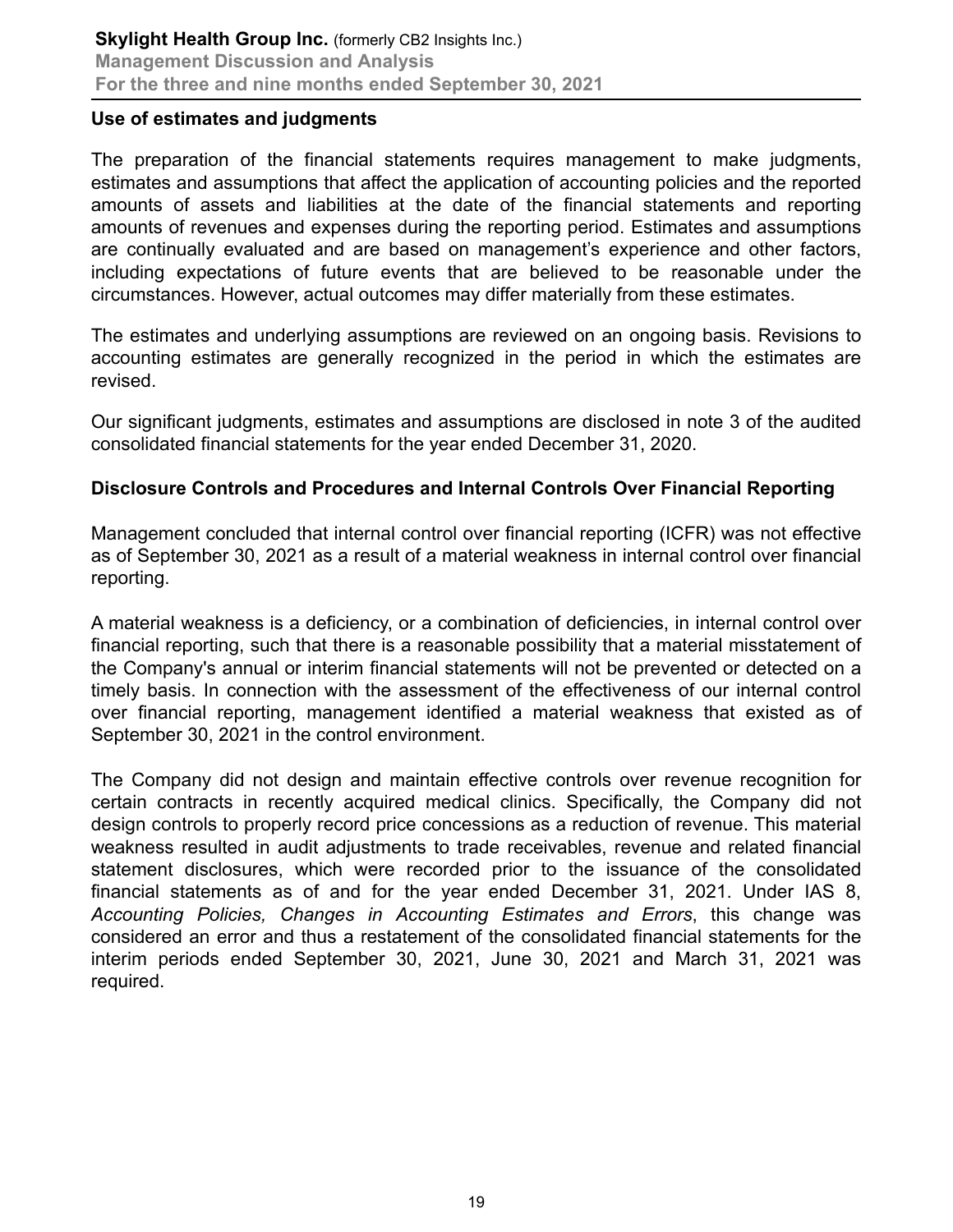#### **Status of Remediation Plan**

Management is in the process of implementing new processes to address the material weakness as follows:

- Establish clear responsibility and accountability for key financial reporting processes and controls related to revenue recognition, and related training for financial reporting personnel.
- We are continuing to establish an internal audit function and we have engaged external consultants to assist management with designing and implementing internal controls. As a result, a project was commenced to reassess risks related to financial reporting, understand and document significant financial reporting processes, and to re-assess the design and operation of key controls.

Management believes these actions will remediate the material weakness and have not yet completed all of the corrective processes, procedures and related evaluation or remediation that we believe are necessary. As we continue to evaluate and work to remediate the material weakness, we may need to take additional measures. Until the remediation steps set forth above, including the efforts to implement any additional control activities identified through our remediation processes, are fully implemented and concluded to be operating effectively, the material weakness described above will not be considered fully remediated.

Other than disclosed above, there have been no significant changes to the Company's ICFR for the three and nine months ended September 30, 2021, which have materially affected, or are reasonably likely to materially affect the Company's ICFR.

#### *Limitation on scope of design*

The Company has limited the scope on its disclosure controls and procedures and internal control over financial reporting evaluation to exclude acquisitions in the last 12 months, as permitted by securities regulators. The table below presents certain summary financial information included in the Company's condensed interim consolidated financial statements related to these acquisitions excluded from our evaluation: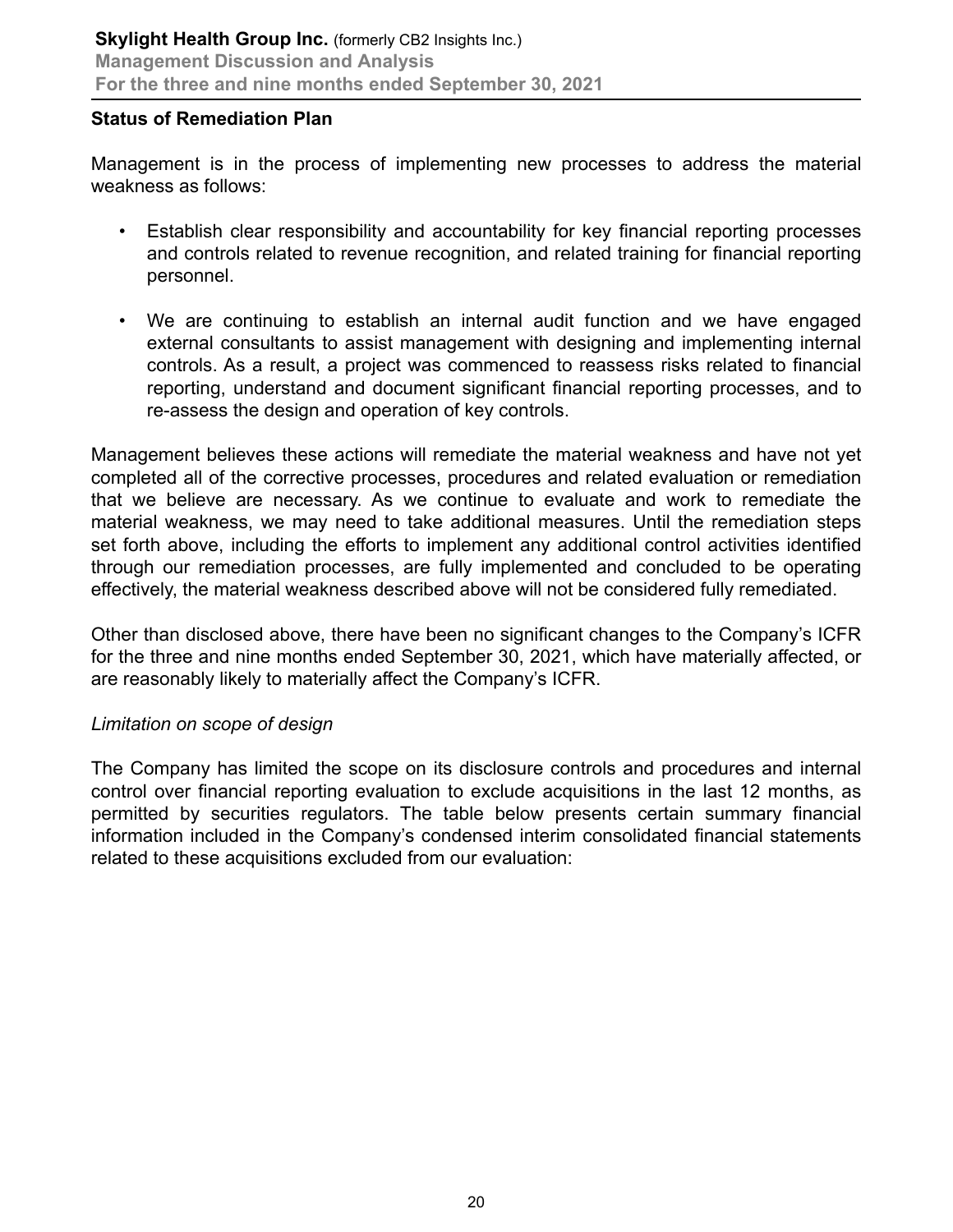| Selected financial information from the condensed interim consolidated statements of loss<br>and comprehensive loss | Nine months ended<br><b>September 30, 2021</b> |
|---------------------------------------------------------------------------------------------------------------------|------------------------------------------------|
|                                                                                                                     | (Restated)                                     |
| (in 000's of dollars)                                                                                               |                                                |
| Revenue                                                                                                             | 15,550                                         |
| Net income                                                                                                          | (1,205)                                        |
| Selected financial information from the condensed interim consolidated statements of<br>financial position          | As at September 30,<br>2021                    |
|                                                                                                                     | (Restated)                                     |
| (in 000's of dollars)                                                                                               |                                                |
| <b>Current assets</b>                                                                                               | 7,202                                          |
| Non-current assets                                                                                                  | 38,420                                         |
| Current liabilities                                                                                                 | 8.242                                          |
| Non-current liabilities                                                                                             | 14,596                                         |

#### **Risk Factors**

The following section describes specific and general risks that could affect the Company. These risks and uncertainties are not the only ones the Company is facing. Additional risks and uncertainties not presently known to the Company, or that it currently deems immaterial, may also impair its operations. If any such risks actually occur, the business, financial condition, liquidity, and results of the Company's operations could be materially adversely affected. The risk factors described below should be carefully considered by readers.

#### *Limited Operating History*

The Company, while incorporated in November 2014, began carrying on business in 2017 and has only very recently begun to generate revenue. The Company is therefore subject to many of the risks common to early-stage enterprises, including under-capitalization, cash shortages, limitations with respect to personnel, financial, and other resources, and lack of revenues. There is no assurance that the Company will be successful in achieving a return on shareholders' investment and likelihood of success must be considered in light of the early stage of operations.

#### *Going Concern*

The Company has historically not generated positive cash flow from operations. The Company is devoting significant resources to its business, however there can be no assurance that it will generate positive cash flow from operations in the future. The Company may continue to incur negative consolidated operating cash flow and losses. For the three and nine months ended September 30, 2021, the Company had negative cash flows from operations of \$3.5 million and \$7.8 million, respectively, and reported a net loss of \$4.1 million and \$11.3 million, respectively. To the extent that the Company has negative cash flow in future periods, the Company may need to obtain additional financing to fund such negative cash flow.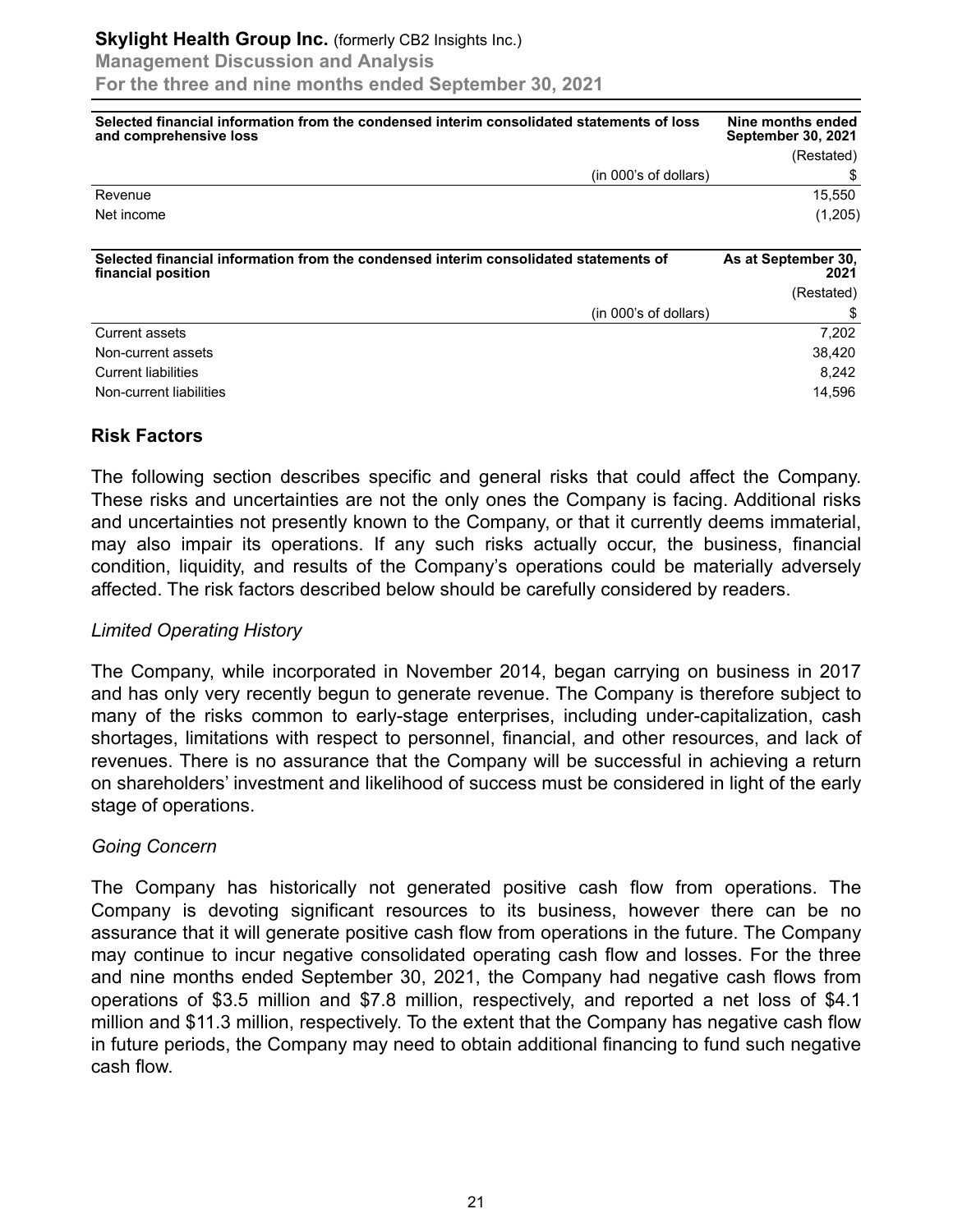#### *Risks Associated with Acquisitions*

As part of the Company's overall business strategy, the Company may pursue strategic acquisitions designed to expand its operations in both existing and new jurisdictions. Future acquisitions may expose it to potential risks, including risks associated with: (a) the integration of new operations, services and personnel; (b) unforeseen or hidden liabilities; the diversion of resources from the Company's existing business and technology; (d) potential inability to generate sufficient revenue to offset new costs; (e) the expenses of acquisitions; or (f) the potential loss of or harm to relationships with both employees and existing users resulting from its integration of new businesses. In addition, any proposed acquisitions may be subject to regulatory approval.

# *The Company is dependent on its relationships with the Skylight Health PCs*

The Company is dependent on its relationships with the "Skylight Health PCs", which are affiliated professional entities that the Company does not own, to provide healthcare services, and the Company's business would be harmed if those relationships were disrupted or if the arrangements with the Skylight Health PCs become subject to legal challenges.

A prohibition on the corporate practice of medicine by statute, regulation, board of medicine, attorney general guidance, or case law, exists in certain of the U.S. states in which the Company operates. These laws generally prohibit the practice of medicine by lay persons or entities and are intended to prevent unlicensed persons or entities from interfering with or inappropriately influencing providers' professional judgment. Due to the prevalence of the corporate practice of medicine doctrine, including in certain of the states where the Company conducts its business, it does not own the Skylight Health PCs and contracts for healthcare provider services for its members through administrative services agreements ("ASAs") with such entities and controls these entities through succession agreements with the providers. As a result, the Company's ability to receive cash fees from the Skylight Health PCs is limited to the fair market value of the services provided under the ASAs. To the extent the Company's ability to receive cash fees from the Skylight Health PCs is limited, the Company's ability to use that cash for growth, debt service or other uses at the Skylight Health PC may be impaired and, as a result, the Company's results of operations and financial condition may be adversely affected.

The Company's ability to perform medical and digital health services in a particular U.S. state is directly dependent upon the applicable laws governing the practice of medicine, healthcare delivery and fee splitting in such locations, which are subject to changing political, regulatory, and other influences. The extent to which a U.S. state considers particular actions or relationships to constitute the practice of medicine is subject to change and to evolving interpretations by medical boards and state attorneys general, among others, each of which has broad discretion. There is a risk that U.S. state authorities in some jurisdictions may find that the Company's contractual relationships with the Skylight Health PCs, which govern the provision of medical and digital health services and the payment of administrative and operations support fees, violate laws prohibiting the corporate practice of medicine and fee splitting. The extent to which each state may consider particular actions or contractual relationships to constitute improper influence of professional judgment varies across the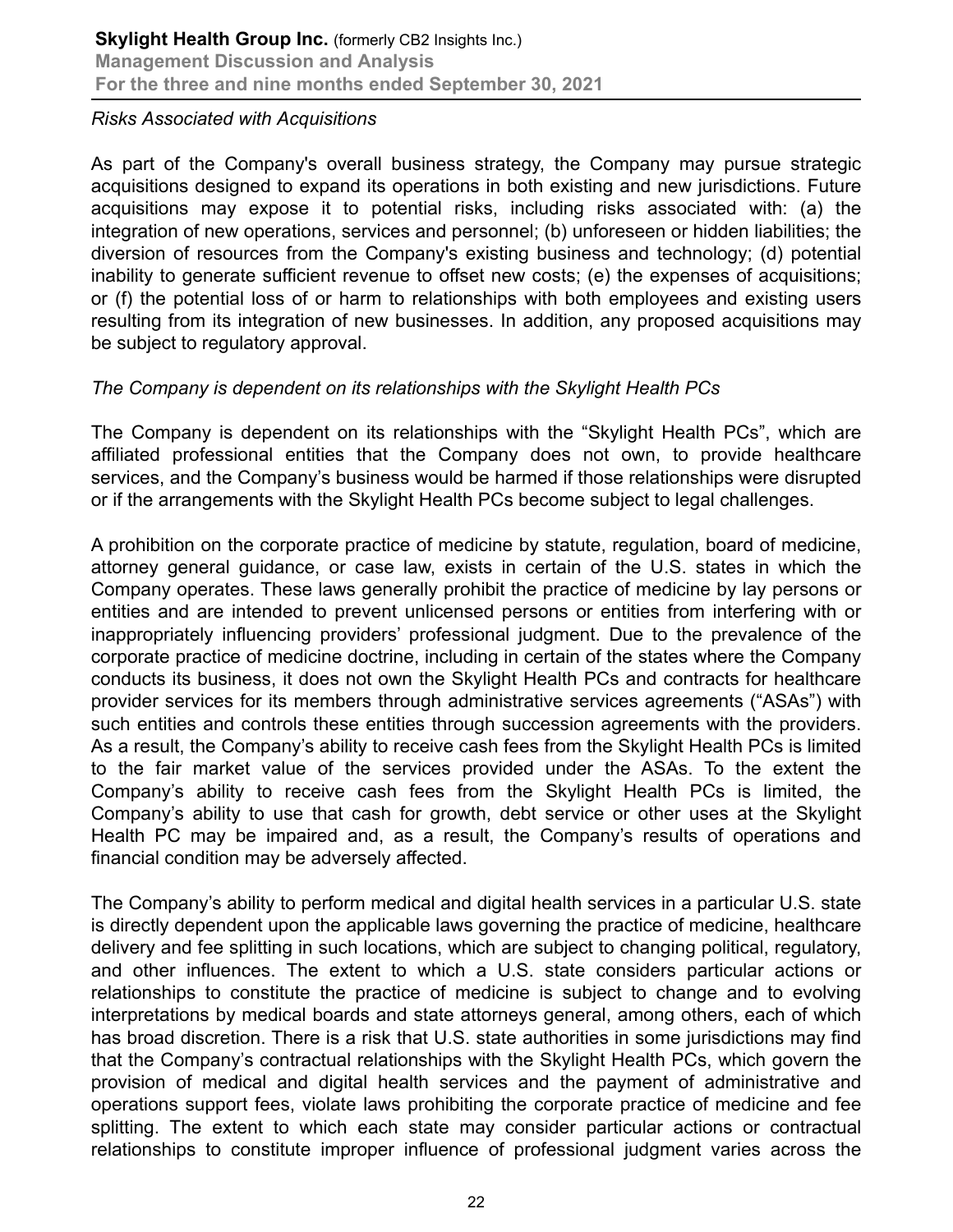states and is subject to change and to evolving interpretations by state boards of medicine and state attorneys general, among others. Accordingly, the Company must monitor its compliance with laws in every jurisdiction in which it operates on an ongoing basis, and the Company cannot provide assurance that its activities and arrangements, if challenged, will be found to be in compliance with the law. Additionally, it is possible that the laws and rules governing the practice of medicine, including the provision of digital health services, and fee splitting in one or more jurisdictions may change in a manner adverse to the Company's business. While the ASAs prohibit the Company from controlling, influencing or otherwise interfering with the practice of medicine at each Skylight Health PC, and provide that physicians retain exclusive control and responsibility for all aspects of the practice of medicine and the delivery of medical services, there can be no assurance that the Company's contractual arrangements and activities with the Skylight Health PCs will be free from scrutiny from U.S. state authorities, and the Company cannot guarantee that subsequent interpretation of the corporate practice of medicine and fee splitting laws will not circumscribe the Company's business operations. State corporate practice of medicine doctrines also often impose penalties on physicians themselves for aiding the corporate practice of medicine, which could discourage providers from participating in the Company's network of physicians. If a successful legal challenge or an adverse change in relevant laws were to occur, and the Company was unable to adapt its business model accordingly, the Company's operations in affected jurisdictions would be disrupted, which could harm its business.

#### *Operational Risks*

The Company will be affected by a number of operational risks and the Company may not be adequately insured for certain risks, including: labour disputes; catastrophic accidents; fires; blockades or other acts of social activism; changes in the regulatory environment; impact of non- compliance with laws and regulations; natural phenomena, such as inclement weather conditions, floods, earthquakes and ground movements. There is no assurance that the foregoing risks and hazards will not result in personal injury or death, environmental damage, adverse impacts on the Company's operation, costs, monetary losses, potential legal liability, and adverse governmental action, any of which could have an adverse impact on the Company's future cash flows, earnings, and financial condition. Also, the Company may be subject to or affected by liability or sustain loss for certain risks and hazards against which the Company cannot insure or which the Company may elect not to insure because of the cost. This lack of insurance coverage could have an adverse impact on the Company's future cash flows, earnings, results of operations and financial condition.

#### *Financial Projections May Prove Materially Inaccurate or Incorrect*

The Company's financial estimates, projections and other forward-looking information accompanying this document were prepared by the Company without the benefit of reliable historical industry information or other information customarily used in preparing such estimates, projections and other forward-looking statements. Such forward-looking information is based on assumptions of future events that may or may not occur, which assumptions may not be disclosed in such documents. Investors should inquire of the Company and become familiar with the assumptions underlying any estimates, projections or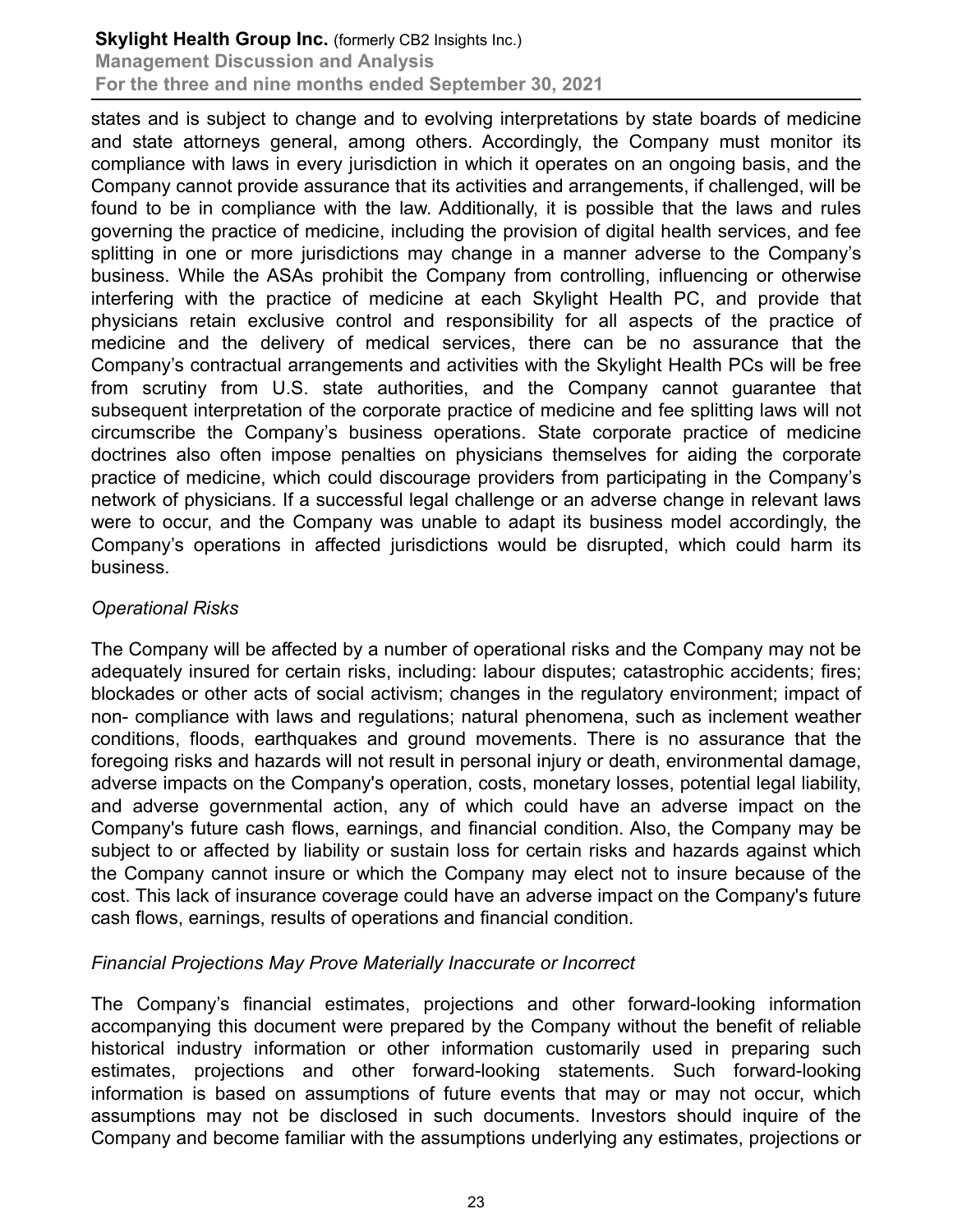other forward-looking statements. Projections are inherently subject to varying degrees of uncertainty and their achievability depends on the timing and probability of a complex series of future events.

There is no assurance that the assumptions upon which these projections are based will be realized. Actual results may differ materially from projected results for a number of reasons including increases in operating expenses, changes or shifts in regulatory rules, undiscovered and unanticipated adverse industry and economic conditions, and unanticipated competition. Accordingly, investors should not rely on any projections to indicate the actual results the Company and its subsidiaries might achieve.

# *Difficulty to Forecast*

The Company must rely largely on its own market research to forecast sales as detailed forecasts are not generally obtainable from other sources at this early stage of the Company's business. A failure in the demand for its services to materialize as a result of competition, technological change or other factors could have a material adverse effect on the business, results of operations, and financial condition of the Company.

# *Public Health Crises such as the COVID-19 Pandemic and other Uninsurable Risks*

Events in the financial markets have demonstrated that businesses and industries throughout the world are very tightly connected to each other. General global economic conditions seemingly unrelated to the Company or to the medical health services sector, including, without limitation, interest rates, general levels of economic activity, fluctuations in the market prices of securities, participation by other investors in the financial markets, economic uncertainty, national and international political circumstances, natural disasters, or other events outside of the Company's control may affect the activities of the Company directly or indirectly. The Company's business, operations and financial condition could also be materially adversely affected by the outbreak of epidemics or pandemics or other health crises. For example, in late December 2019, a novel coronavirus ("COVID-19") originated, subsequently spread worldwide and on March 11, 2020, the World Health Organization declared it was a pandemic. The risks of public health crises such as the COVID-19 pandemic to the Company's business include without limitation, the ability to raise funds, employee health, workforce productivity, increased insurance premiums, limitations on travel, the availability of industry experts and personnel, disruption of the Company's supply chains and other factors that will depend on future developments beyond the Company's control. In particular, the continued spread of the coronavirus globally, prolonged restrictive measures put in place in order to control an outbreak of COVID-19 or other adverse public health developments could materially and adversely impact the Company's business in the United States. There can be no assurance that the Company's personnel will not ultimately see its workforce productivity reduced or that the Company will not incur increased medical costs or insurance premiums as a result of these health risks. In addition, the coronavirus pandemic or the fear thereof could adversely affect global economies and financial markets resulting in volatility or an economic downturn that could have an adverse effect on the demand for the Company's service offerings and future prospects. Epidemics such as COVID-19 could have a material adverse impact on capital markets and the Company's ability to raise sufficient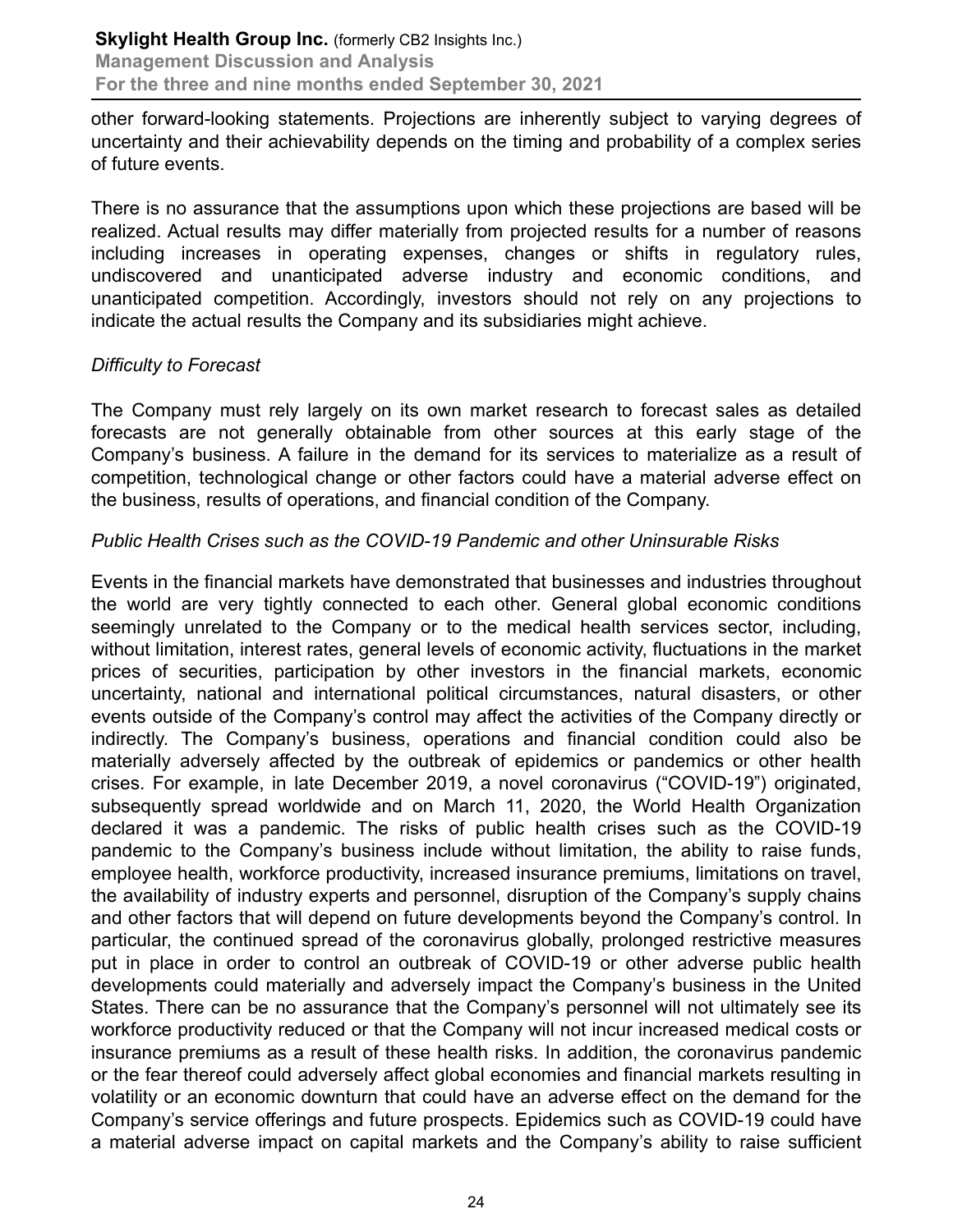funds to finance the ongoing development of its material business. All of these factors could have a material and adverse effect on the Company's business, financial condition, and results of operations. The extent to which COVID-19 impacts the Company's business, including its operations and the market for its securities, will depend on future developments, which are highly uncertain and cannot be predicted at this time, and include the duration, severity and scope of the outbreak and the actions taken to contain or treat the coronavirus outbreak. It is not always possible to fully insure against such risks, and the Company may decide not to insure such risks as a result of high premiums or other reasons. Should such liabilities arise, they could reduce or eliminate any future profitability and result in increasing costs and a decline in the value of the Common Shares of the Company. Even after the COVID-19 pandemic is over, the Company may continue to experience material adverse effects to its business, financial condition, and prospects as a result of the continued disruption in the global economy and any resulting recession, the effects of which may persist beyond that time. The COVID-19 pandemic may also have the effect of heightening other risks and uncertainties disclosed herein. To date, the COVID-19 crisis has not materially impacted the Company's operations, financial condition, cash flows and financial performance. In response to the outbreak, the Company has instituted operational and monitoring protocols to ensure the health and safety of its employees and stakeholders, which follow the advice of local governments and health authorities where it operates. The Company has adopted a work from home policy where possible. The Company continues to operate effectively whilst working remotely. The Company will continue to monitor developments of the pandemic and continuously assess the pandemic's potential further impact on the Company's operations and business.

#### *Economic Environment*

The Company's operations could be affected by the economic context should the unemployment level, interest rates or inflation reach levels that influence consumer trends and consequently, impact the Company's sales and profitability. As well, general demand for banking services and alternative banking or financial services cannot be predicted and future prospects of such areas might be different from those predicted by the Company's management.

#### *Global Economic Risk*

Global economic conditions could have an adverse effect on the Company's business, financial condition, or results of operations. Adverse changes in general economic or political conditions in the United States or any of the states within the United States or any jurisdiction in which the Company operates or intends to operate could adversely affect the Company's business, financial condition, or results of operations.

#### *Forward Looking Information*

The Company's financial estimates, projections and other forward-looking information accompanying this document were prepared by the Company without the benefit of reliable historical industry information or other information customarily used in preparing such estimates, projections, and other forward-looking statements. Such forward-looking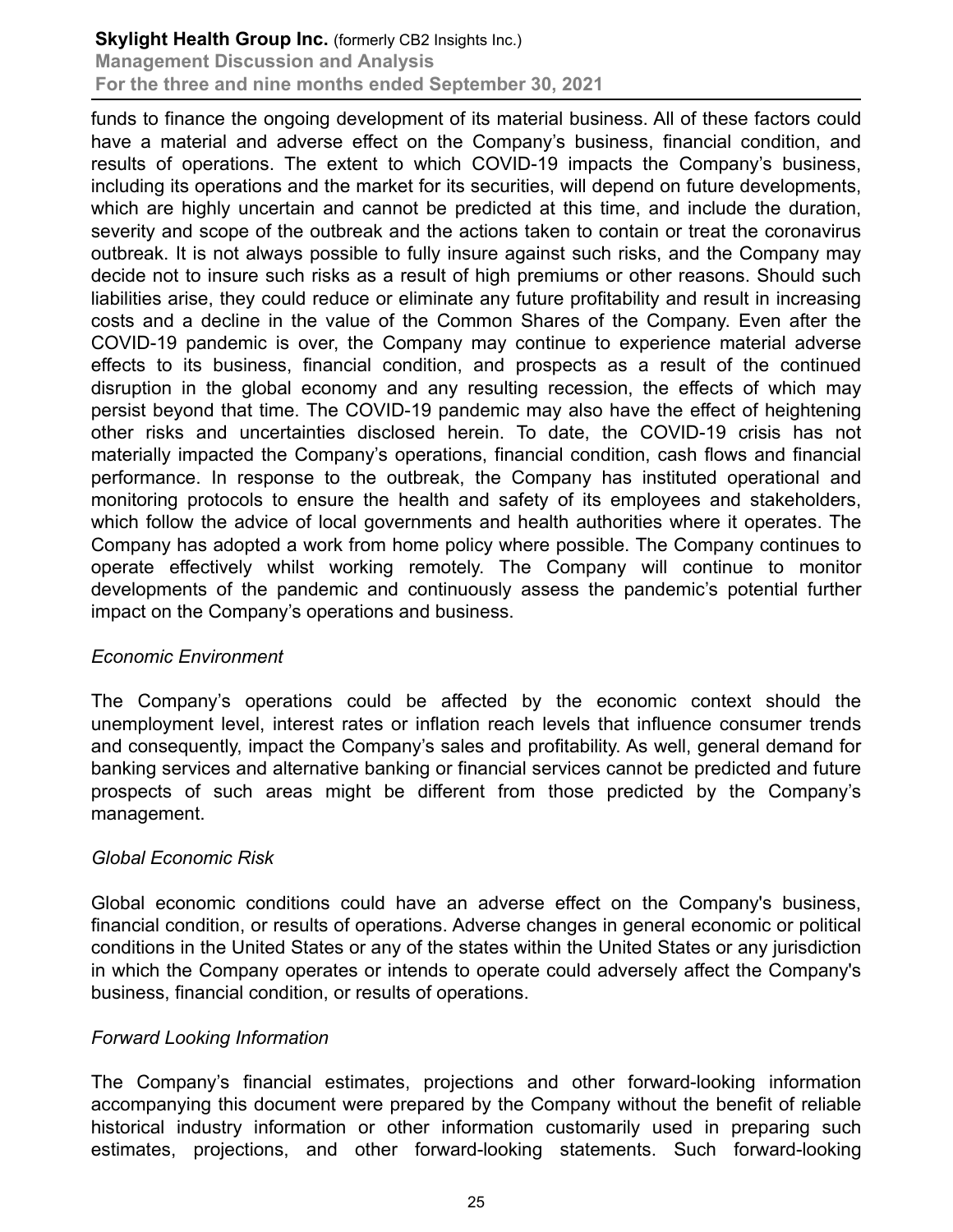information is based on assumptions of future events that may or may not occur, which assumptions may not be disclosed in such documents. Investors should inquire of the Company and become familiar with the assumptions underlying any estimates, projections, or other forward-looking statements. Projections are inherently subject to varying degrees of uncertainty and their achievability depends on the timing and probability of a complex series of future events.

There is no assurance that the assumptions upon which these projections are based will be realized. Actual results may differ materially from projected results for a number of reasons including increases in operating expenses, changes or shifts in regulatory rules, undiscovered and unanticipated adverse industry and economic conditions, and unanticipated competition. Accordingly, investors should not rely on any projections to indicate the actual results the Company and its subsidiaries may achieve.

#### *US Securities*

The Company's common shares are listed on the Nasdaq, and as such, the Company must satisfy the Nasdaq's continued listing requirements, or risk possibly delisting, which would have a material adverse effect on our business and it would make it more difficult to buy or sell our securities and to obtain accurate quotations, and the price of our common stock could suffer a material decline. In addition, a delisting would impair our ability to raise capital through the public markets, could deter broker-dealers from making a market in or otherwise seeking or generating interest in our securities and might deter certain institutions and persons from investing in our securities at all. There can be no assurance that we will be able to maintain compliance with Nasdaq's continued listing requirements.

#### *Multi-Jurisdictional Disclosure System*

Due to the decrease in our common share price, the Company is no longer eligible to utilize the multi-jurisdictional disclosure system (MJDS). As a result, the Company will no longer be afforded the ability to prepare and file its disclosure reports and other information with the SEC incorporating (accordance with) the disclosure requirements of Canada and will now be required to file the same reports that a non-MJDS eligible foreign private issuer (FPI) is required to file with the SEC, including the requirement to file an Annual Report on Form 20-F with financial statements audited under rules of the Public Company Accounting Oversight Board ("PCAOB"), the additional costs of which will be significant. The Company does not have PCAOB audits completed on its December 31, 2019 or December 31, 2020 financial statements. Accordingly, the Company may not be able to timely file its Annual Report on Form 20-F for the year ended December 31, 2021 (the "2021 20-F") which is due on or prior to April 30, 2022. If the Company is unable to timely file its 2021 20-F, there will be several consequences, including, but not limited to, (i) the Company will no longer be in compliance with the continued listing requirements of the Nasdag Capital Market and will receive a deficiency notice and the Company's securities that are listed on Nasdaq may be subject to delisting and (ii) the Company will not be able to file a registration statement with the SEC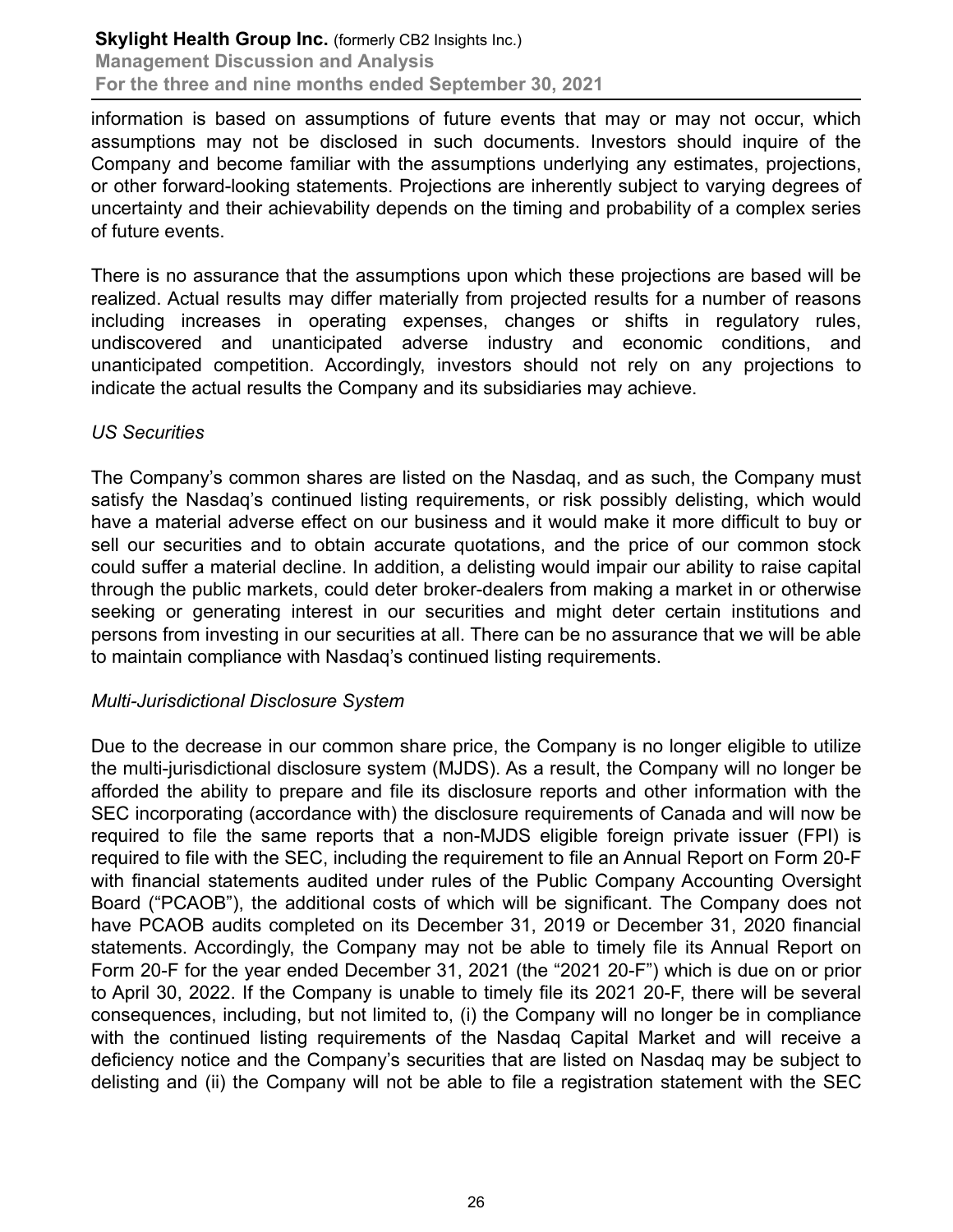until such time as the 2021 20-F is filed (and will not be able to utilize a Form F-3 for at least one year) which will limit our ability to conduct financings in the U.S.

#### *Competition – General*

There is potential that the Company will face intense competition from other companies, some of which can be expected to have longer operating histories and more financial resources and marketing experience than the Company. Increased competition by larger and better financed competitors could materially and adversely affect the business, financial condition, and results of operations of the Company. To remain competitive, the Company will require a continued high level of investment in research and development, marketing, sales, and client support.

# *Competition Healthcare Information Systems*

The healthcare information systems market is highly competitive on a local, national and international level. The Company believes that the primary competitive factors in this market are:

- quality service and support;
- price:
- product features, functionality and ease of use;
- ability to comply with new and changing regulations;
- ongoing product enhancements; and
- reputation and stability of the vendor.

For example, the current electronic medical record market in Canada is currently dominated by Telus Health and the Company will face substantial competition from Telus Health and other established competitors, which have greater financial, technical, and marketing resources than it does. Its competitors could use their greater resources to modify their product offerings to incorporate platform functionality among doctors, patients, pharmacies and licensed producers in a comparable manner to the Company. The Company's competitors also have a larger installed base of users, longer operating histories and greater name recognition than the Company will.

There can be no assurance that the Company will successfully differentiate its current and proposed products from the products of its competitors, or that the marketplace will consider the products of the Company to be superior to competing products.

#### *Competition – Health Care Clinics*

The industry is intensely competitive, and the Company competes with other companies that may have greater financial resources and facilities. Numerous other businesses are expected to compete in the clinic space and provide additional patient services.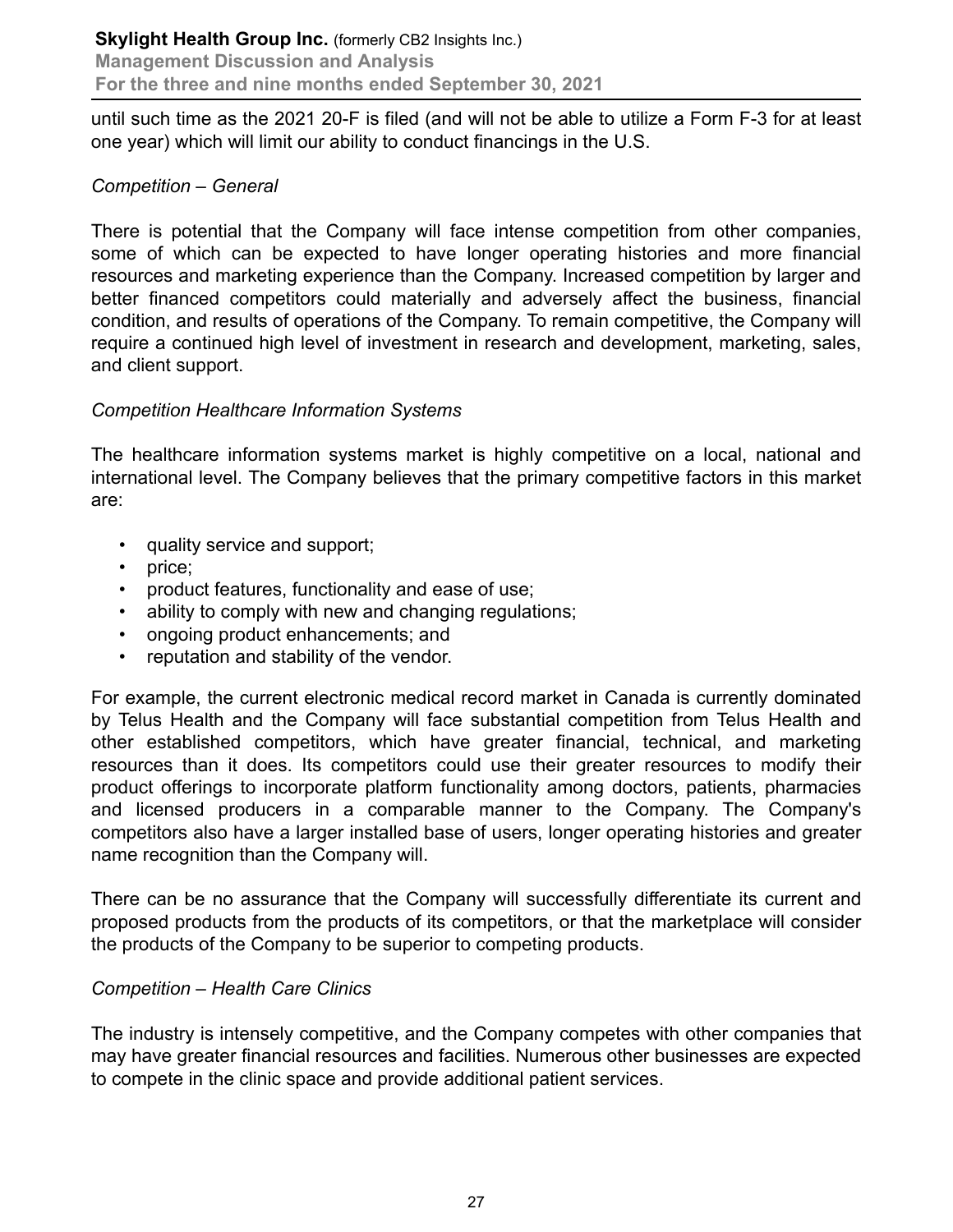# *Management of Growth*

The Company may be subject to growth-related risks including capacity constraints and pressure on its internal systems and controls. The ability of the Company to manage growth effectively will require it to continue to implement and improve its operational and financial systems and to expand, train, and manage its employee base. The inability of the Company to deal with this growth may have a material adverse effect on the Company's business, financial condition, results of operations and prospects.

# *Reliance on Management*

The success of the Company is dependent upon the ability, expertise, judgment, discretion, and good faith of its management. While employment agreements are customarily used as a primary method of retaining the services of key employees, these agreements cannot assure the continued services of such employees. Any loss of the services of such individuals could have a material adverse effect on the Company's business, operating results, or financial condition.

# *Dependence on suppliers and skilled labour*

The ability of the Company to compete and grow will be dependent on it having access, at a reasonable cost and in a timely manner, to skilled labour, equipment, parts, and components. No assurances can be given that the Company will be successful in maintaining its required supply of skilled labour, equipment, parts, and components.

# *Risks Related to Software and Product Development*

The Company continues to develop software and products. Inherent risks include:

- Lack of experience and commitment of team The project manager is the leader and the most responsible person. An inexperienced manager can jeopardize the completion of a project.
- Unrealistic deadlines Software projects may fail when deadlines are not properly set. Project initialization, completion date and time must be realistic.
- Improper budget Cost estimation of a project is very crucial in terms of project success and failure. Low cost with high expectations of large projects may cause project failure.
- Lack of resources Software and hardware resources may not be adequate. Lack of resources in terms of manpower is also a critical risk factor of software failure.
- Personnel hiring The Company will be subject to extensive hiring requirements across all of its business lines as well as a need to release underperforming employees in order to perform and grow at the rate it intends. Staffing requirements may not be properly attained or assigned for/to specific tasks or company needs.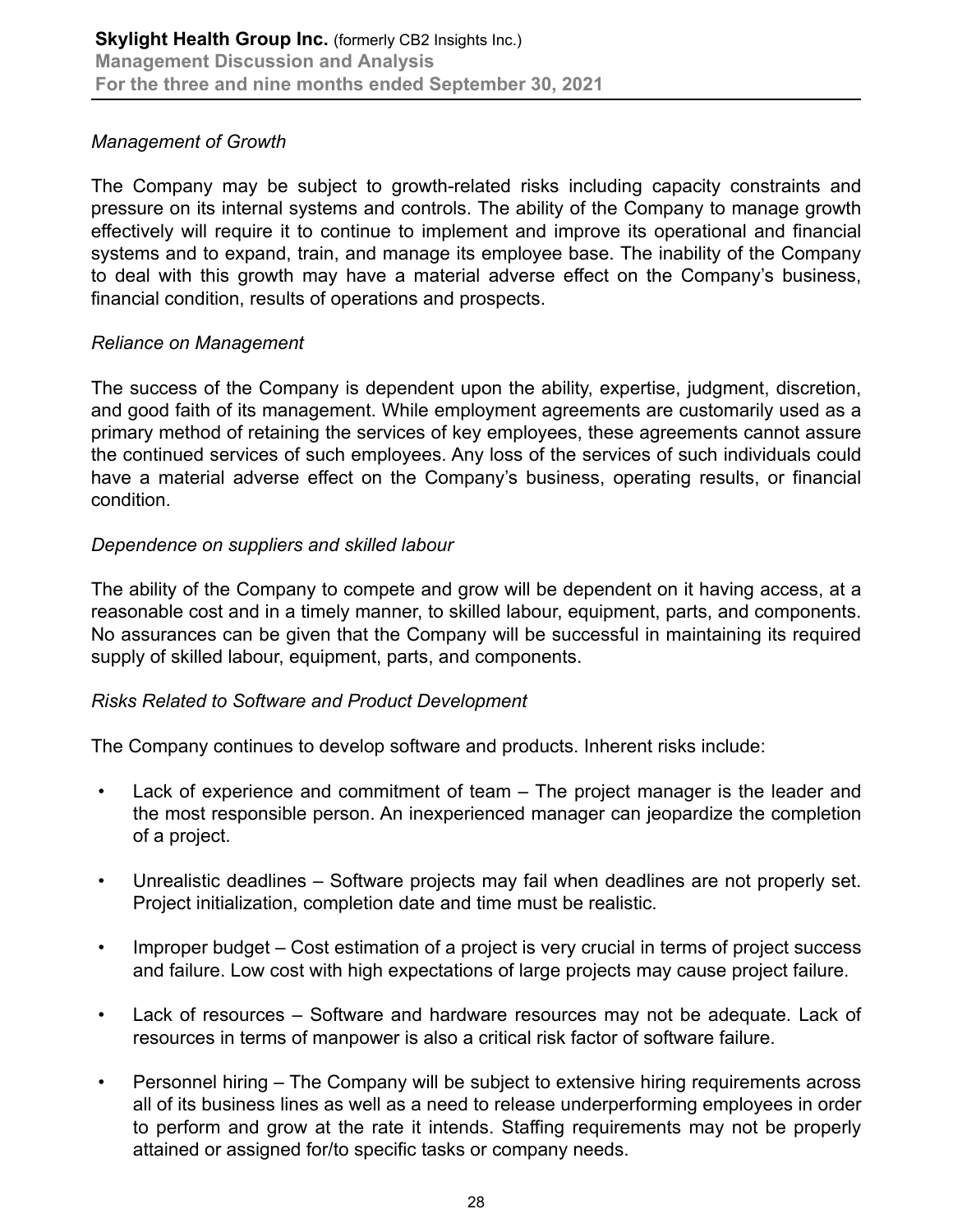- Understanding problems of customers Many customers are not technical in terms of software terminologies and may not understand the developer's point of view. Developers may interpret information differently from what is provided by the clients.
- Inappropriate design Software designers have a major role in the success or failure of the project if a design is inappropriate for the project.
- Market demand obsolete Market demand may become obsolete while a project is still in progress.

# *Risk of Safeguarding Against Security & Privacy Breaches*

A security or privacy breach could:

- expose the Company and Company to additional liability and to potentially costly litigation;
- increase expenses relating to the resolution of these breaches;
- deter potential customers from using our services; and
- decrease market acceptance of electronic commerce transactions.

As a provider of software technology, the Company and Company are at risk of exposure to a security or privacy breach of its system which could lead to potentially costly litigation, deter potential customers from using its services, or bring about additional liability of the Company and Company. The Company and Company cannot assure that the use of applications designed for data security and integrity will address changing technologies or the security and privacy concerns of existing and potential customers. Although the Company and Company require that agreements with service providers who have access to sensitive data include confidentiality obligations that restrict these parties from using or disclosing any data except as necessary to perform their services under the applicable agreements, there can be no assurance that these contractual measures will prevent the unauthorized disclosure of sensitive data. If the Company and Company are unable to protect the security and privacy of our electronic transactions and data, our business will be materially adversely affected.

#### *Risks Inherent in the Health Clinic Industry*

Changes in operating costs (including costs for maintenance, insurance), inability to obtain permits required to conduct clinical business operations, changes in health care laws and governmental regulations, and various other factors may significantly impact the ability of the Company to generate revenues. Certain significant expenditures, including legal fees, borrowing costs, maintenance costs, insurance costs and related charges must be made to operate the Company's clinic operation, regardless of whether the Company is generating revenue.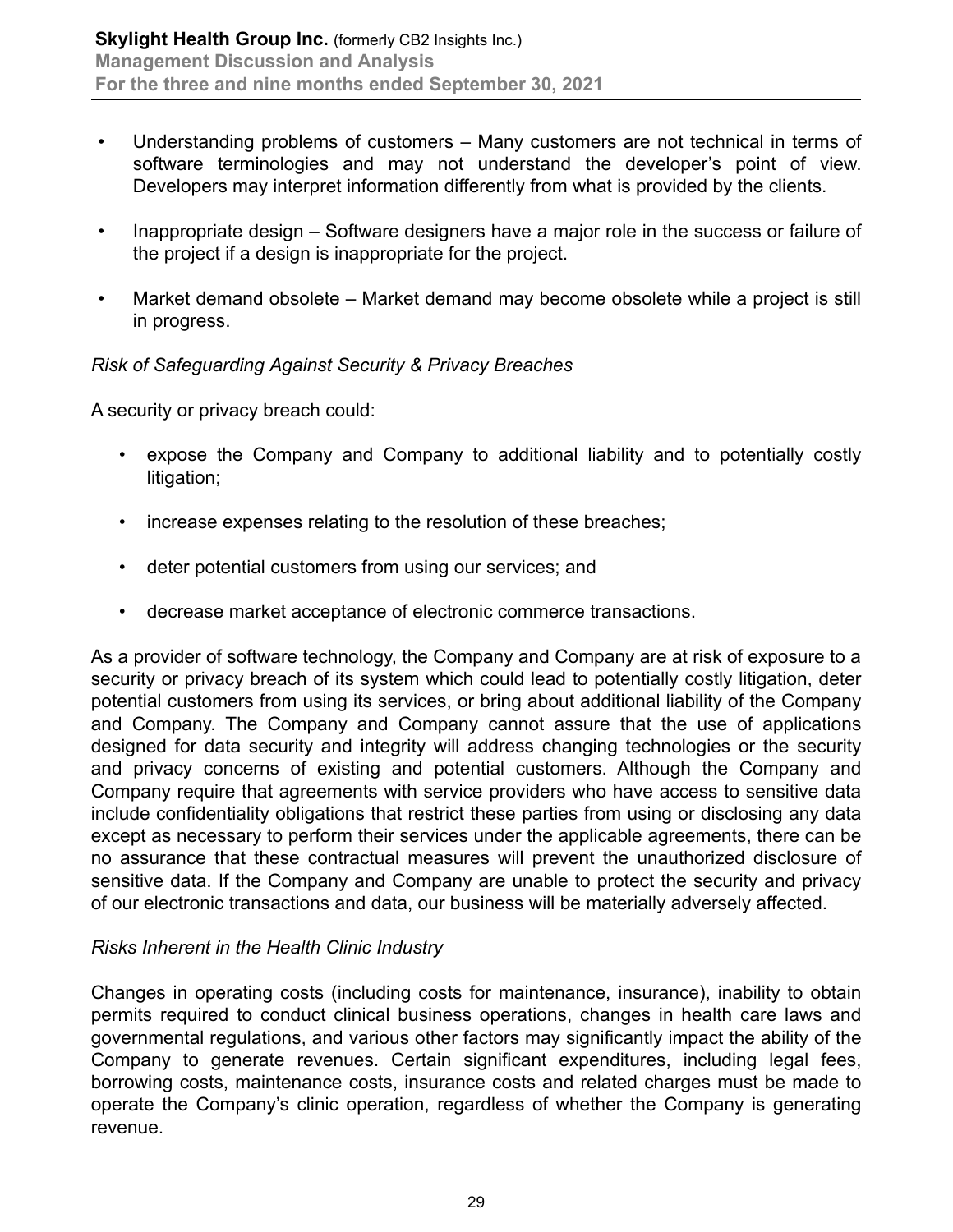### *Material Impact of PIPEDA/HIPPA Legislation on the Company's Business*

Regulations under PIPEDA/HIPAA governing the confidentiality and integrity of protected health information are complex and are evolving rapidly. As these regulations mature and become better defined, the Company anticipates that they will continue to directly impact our business. Achieving compliance with these regulations could be costly and distract management's attention from its operations. Any failure on the Company's part to comply with current or future regulations could subject it to significant legal and financial liability, including civil and criminal penalties. In addition, development of related federal and state regulations and policies regarding the confidentiality of health information or other matters could positively or negatively affect our business.

The Company's investments in the United States and Canada are subject to applicable antimoney laundering laws and regulations.

The Company is subject to a variety of laws and regulations domestically and in the United States that involve money laundering, financial recordkeeping and proceeds of crime, including the Currency and Foreign Transactions Reporting Act of 1970 (commonly known as the Bank Secrecy Act), as amended by Title III of the Uniting and Strengthening America by Providing Appropriate Tools Required to Intercept and Obstruct Terrorism Act of 2001 (USA PATRIOT Act), the Proceeds of Crime (Money Laundering) and Terrorist Financing Act (Canada), as amended and the rules and regulations thereunder, the Criminal Code (Canada) and any related or similar rules, regulations or guidelines, issued, administered or enforced by governmental authorities in the United States and Canada.

#### *In certain circumstances, the Company's reputation could be damaged*

Damage to the Company's reputation can be the result of the actual or perceived occurrence of any number of events, and could include any negative publicity, whether true or not. The increased usage of social media and other web-based tools used to generate, publish, and discuss user-generated content and to connect with other users has made it increasingly easier for individuals and groups to communicate and share opinions and views regarding the Company and its activities whether true or not. Although the Company believes that it operates in a manner that is respectful to all stakeholders and that it takes care in protecting its image and reputation, the Company will not ultimately have direct control over how it is perceived by others. Reputation loss may result in decreased investor confidence, increased challenges in developing and maintaining community relations and an impediment to the Company's overall ability to advance its projects, thereby having material adverse impact on financial performance, financial condition, cash flows and growth prospects.

#### *Scrutiny of Company's Investments in the United States*

The Company's existing investments in the United States, and any future investments, may become the subject of heightened scrutiny by regulators, stock exchanges and other authorities in Canada. As a result, The Company may be subject to significant direct or indirect interaction with public officials. There can be no assurance that this heightened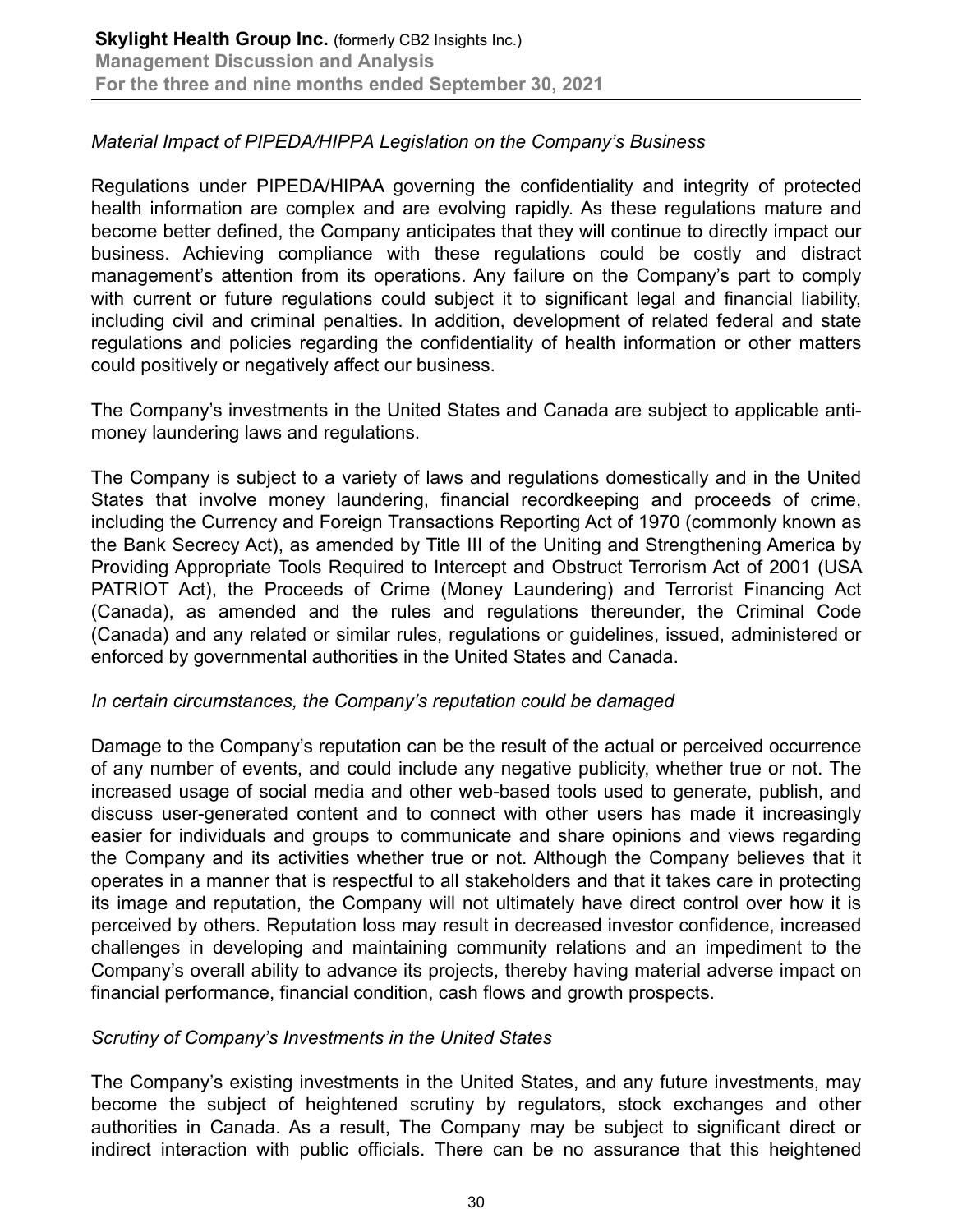scrutiny will not in turn lead to the imposition of certain restrictions on the Resulting Issue's ability to invest in the United States or any other jurisdiction, in addition to those described herein.

# *Currency Fluctuations*

Due to the Company's present operations in the United States, and its intention to continue future operations outside Canada, the Company is expected to be exposed to significant currency fluctuations. Recent events in the global financial markets have been coupled with increased volatility in the currency markets.

A substantial amount of the Company's revenue will be earned in US dollars, but a substantial portion of its operating expenses are incurred in Canadian dollars. The Company does not have currency hedging arrangements in place and there is no expectation that the Company will put any currency hedging arrangements in place in the future. The Company does not have currency hedging arrangements in place and there is no expectation that the Company will put any currency hedging arrangements in place in the future. Fluctuations in the exchange rate between the US dollar and the Canadian dollar, may have a material adverse effect on the Company's business, financial condition, and operating results. The Company may, in the future, establish a program to hedge a portion of its foreign currency exposure with the objective of minimizing the impact of adverse foreign currency exchange movements. However, even if the Company develops a hedging program, there can be no assurance that it will effectively mitigate currency risks.

#### *Requirements for Further Financing*

The Company may need to obtain further financing, whether through debt financing, equity financing or other means. The Company must obtain such financing through a combination of equity and debt financing and there can be no assurance that the Company can raise the required capital it needs to build and expand its current operations, nor that the capital markets will fund the business of the Company. Without this additional financing, the Company may be unable to achieve positive cash flow and earnings as quickly as anticipated. There can be no certainty that the Company can obtain these funds, in which case any investment in the Company may be lost. The raising of equity funding would also result in dilution of the equity of the Company's shareholders.

#### *Litigation*

The Company may become party to litigation from time to time in the ordinary course of business which could adversely affect its business. Should any litigation in which the Company becomes involved be determined against the Company such a decision could adversely affect the Company's ability to continue operating and the market price for Common Shares and could use significant resources. Even if the Company is involved in litigation and wins, litigation can redirect significant company resources.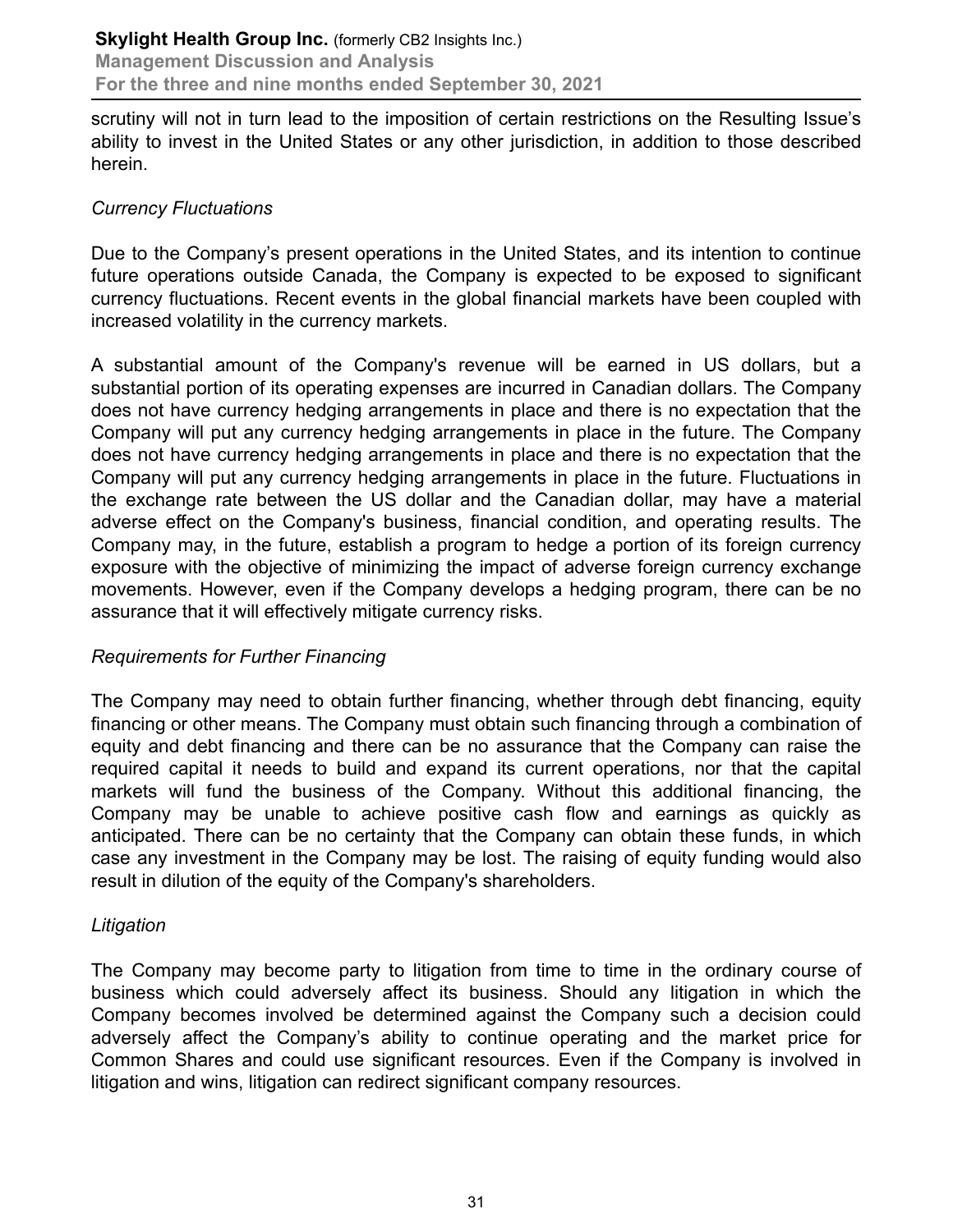# *Conflicts of Interest*

Certain of the directors and officers of the Company are, or may become directors and officers of other companies, and conflicts of interest may arise between their duties as officers and directors of the Company and as officers and directors of such other companies.

#### *Health Care Coverage*

There is a possibility that healthcare companies can refuse to cover medical costs.

# *Dividend Policy*

The Company does not presently intend to pay cash dividends on common shares in the foreseeable future, as any earnings are expected to be retained for use in developing and expanding its business. The Company began declaring dividends on its preferred shares that were issued in December 2021. However, the actual number of dividends received from the Company will remain subject to applicable corporate law requirements. Any future dividends paid by the Company would be subject to tax and potentially, withholdings.

# **Cautionary Statement Regarding Forward-Looking Information**

Certain information contained in this MD&A and any documents incorporated by reference herein may constitute forward-looking statements, as such term is defined under Canadian, U.S. and any other applicable securities laws. These statements relate to future events or future performance and reflect management's expectations and assumptions regarding the growth, results of operations, performances and business prospects and opportunities of the Company. All statements other than statements of historical fact are forward-looking statements. The use of any of the words "anticipate", "plan", "continue", "estimate", "expect", "may", "intend", "will", "project", "could", "believe", "predict", "potential", "should" or the negative of these terms or other similar expressions are intended to identify forward-looking statements. In particular, information regarding the Company's future operating results and economic performance is forward-looking information. These statements involve known and unknown risks, uncertainties and other factors that may cause actual results, performance, achievements, or events to differ materially from those anticipated, discussed or implied in such forward-looking statements. The Company believes the expectations reflected in such forward- looking statements are reasonable but no assurance can be given that these expectations will prove to be correct and such forward-looking statements included in this MD&A and any documents incorporated by reference herein should be considered carefully and investors should not place undue reliance on them as the Company cannot assure investors that actual results will be consistent with these forward-looking statements. These statements speak only as of the date of this MD&A or the particular document incorporated by reference herein. Such statements are based on a number of assumptions which may prove to be incorrect, including, but not limited to, assumptions about:

- (i) general business and economic conditions;
- (ii) the intentions, plans and future actions of the Company;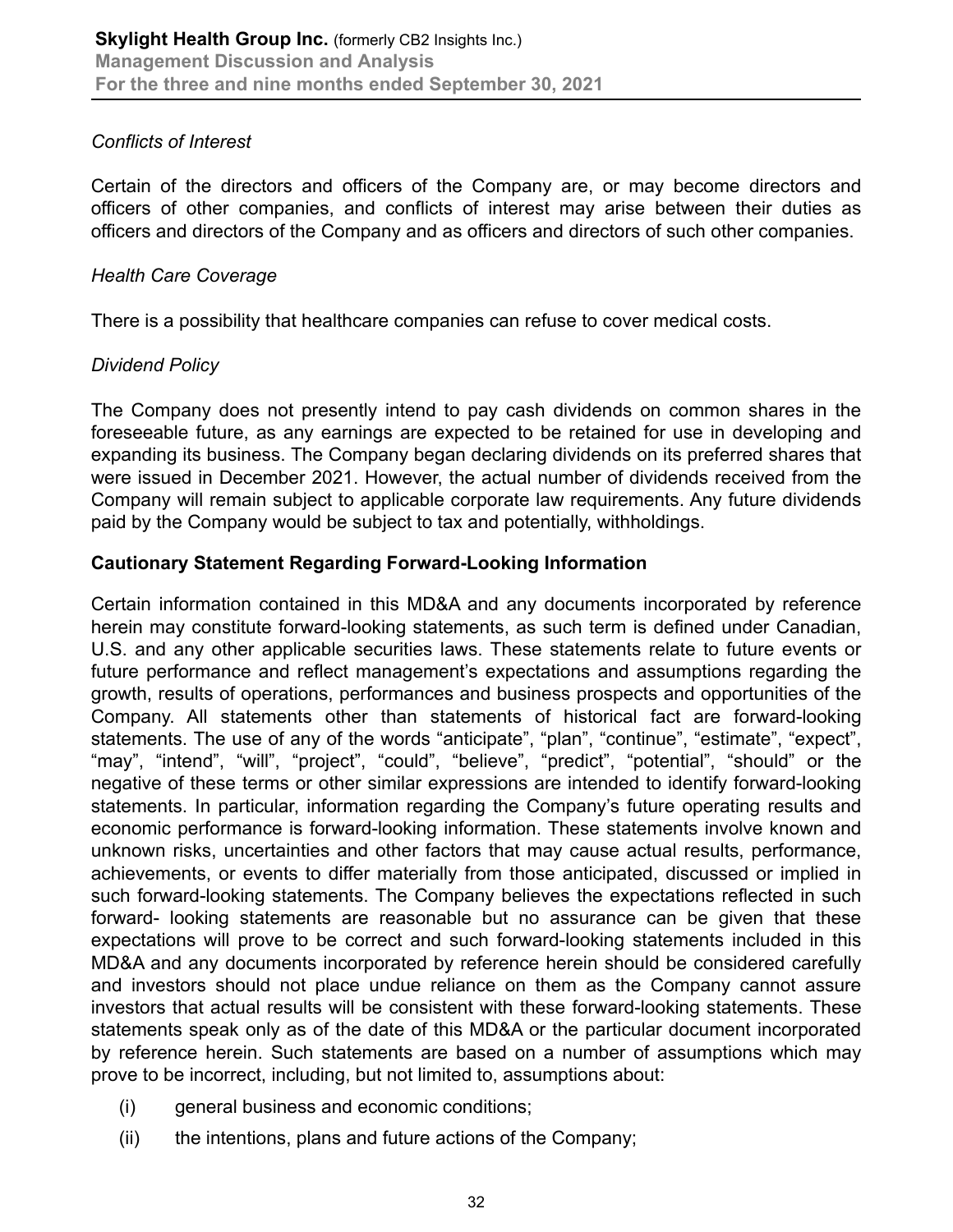- (iii) the business and future activities of the Company after the date of this MD&A;
- (iv) market position, ability to compete and future financial or operating performance of the Company;
- (v) anticipated developments in operations; the future demand for the products and services developed, produced, supplied, or distributed by the Company;
- (vi) the timing and amount of estimated research & development expenditure in respect of the business of the Company;
- (vii) operating revenue, operating expenditures; success of marketing activities; estimated budgets;
- (viii) currency fluctuations;
- (ix) the sufficiency of the Company's working capital;
- (x) requirements for additional capital;
- (xi) risks associated with obtaining and maintaining the necessary government permits and licenses related to the business;
- (xii) government regulation; limitations on insurance coverage; the timing and possible outcome of regulatory matters; goals; strategies; future growth; the adequacy of financial resources; and other events or conditions that may occur in the future;
- (xiii) compliance with environmental, health, safety, and other laws and regulations;
- (xiv) the ability to attract and retain skilled staff;
- (xv) market competition; and
- (xvi) the potential impact of the COVID-19 pandemic on the Company and/or its operations, and the healthcare industry and currency fluctuations.

Forward-looking statements are based on the beliefs of the management of the Company, as well as on assumptions, which such management believes to be reasonable based on information available at the time such statements were made. However, by their nature, forward-looking statements are based on assumptions and involve known and unknown risks, uncertainties and other factors which may cause the actual results, performance, or achievements to be materially different from any future results, performance or achievements expressed or implied by the forward-looking statements. Forward-looking statements are subject to a variety of risks, uncertainties and other factors which could cause actual events or results to differ from those expressed or implied by the forward-looking statements, including, without limitation those risks outlined under the heading *Risk Factors* in this MD&A.

The list of risk factors set out in this MD&A is not exhaustive of the factors that may affect any forward-looking statements of the Company. The Company does not intend, and does not assume any obligation, to update any forward-looking statements, other than as required by applicable law. For all of these reasons, the security holders of the Company should not place undue reliance on forward-looking statements.